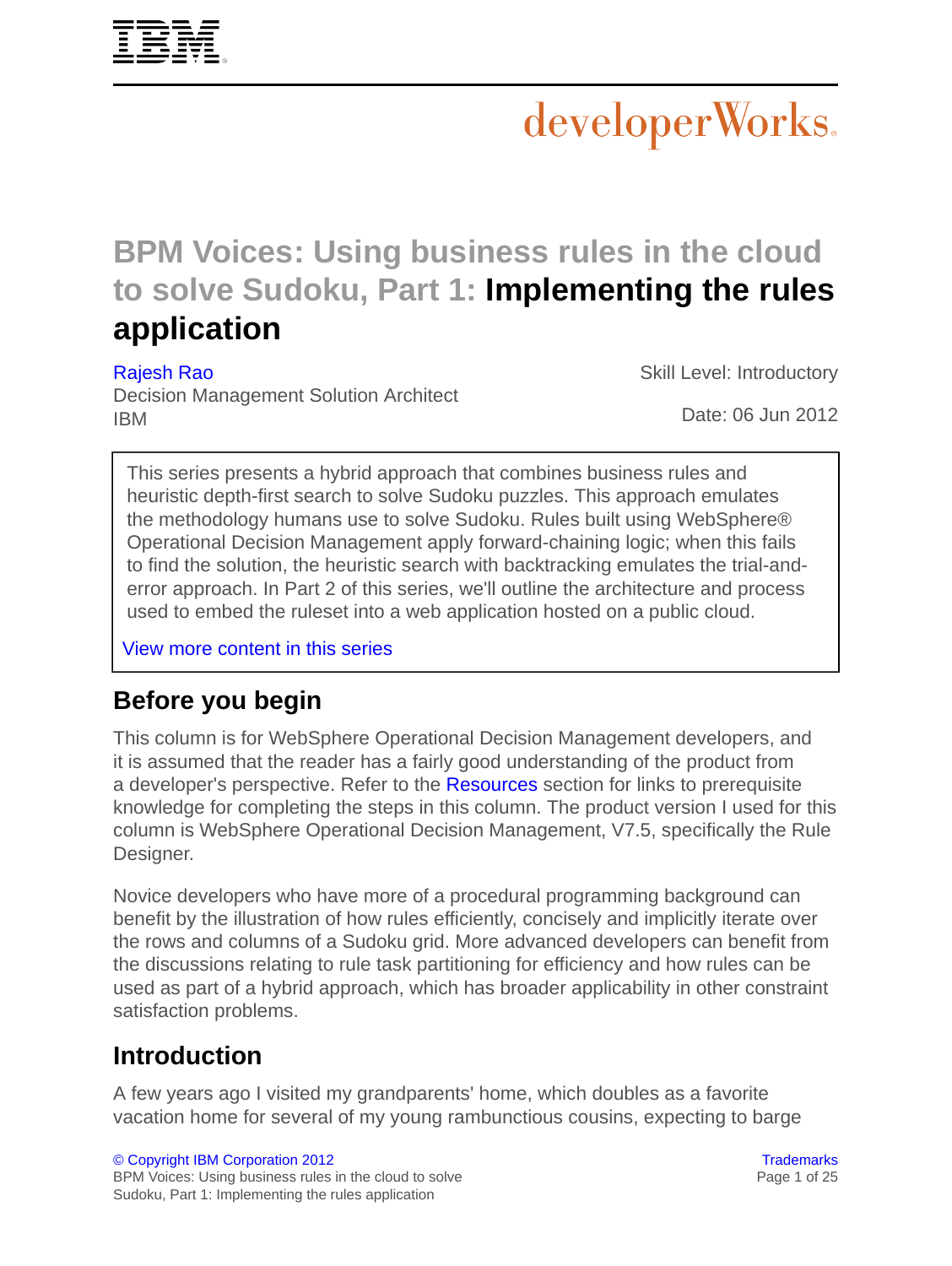into a rollicking game of cricket or some such activity, only to find my family members silently huddled in a room, engrossed in putting pencil to paper, as though they were in the middle of an intense exam. It turned out that they were all solving Sudoku. That was my first exposure to the beguiling power of the now enormously popular Sudoku. And in the interest of full disclosure, I must confess to now being an avid fan too.

A Sudoku puzzle (shown in Figure 1), typically with 9 rows and 9 columns for a total of 81 cells, is a simple puzzle with a simple objective: fill this grid with numbers from 1 through 9 such that each row, column, and 3x3 block within the larger grid contains all the numbers from 1 through 9; which means that no number can repeat in a row, column or block. A puzzle provides starting values for some of the cells. The remaining empty cells are to be filled in by the solver.

#### Columns 1  $\overline{2}$ 3  $\overline{4}$ 5 6  $\overline{7}$ 8 9 1  $\overline{2}$  $\overline{2}$ 1 3 3 4 **Blocks Rows** 5  $\overline{4}$ 5 6  $\ddot{\mathbf{6}}$  $\overline{7}$ 8 8 9 7 9 Cell r9c3

#### **Figure 1. A Sudoku puzzle**

Each cell in the grid is identified by the row and column associated with it. For example, the cell in the 9<sup>th</sup> row, 3<sup>rd</sup> column is written as  $r9c3$ .

It has been shown that the number of classic 9×9 Sudoku solution grids is very large -- approximately  $6.67 \times 10^{21}$  -- and the general problem of solving Sudoku puzzles is NP-complete. The joy in solving Sudoku arises from arriving at the right one of these possible solutions through a series of incremental logical steps, each progressively getting the solver closer to the solution. Each of these logical steps involves finding patterns among the populated cells. Filling in a cell further constrains the other empty cells. This forward-chaining approach makes it a classic candidate for emulation with a forward-chaining rule engine, such as WebSphere Operational Decision Management, where the assertion of new knowledge causes all relevant rules to fire exhaustively, thereby progressing from the original state to the goal state in a stepby-step manner.

However, there are times when human solvers get stuck and can't make any progress. At this point, they may resort to a trial and error methodology where they have to guess the value of a cell and then proceed with the knowledge that they may need to backtrack and change this guessed value and all values derived since.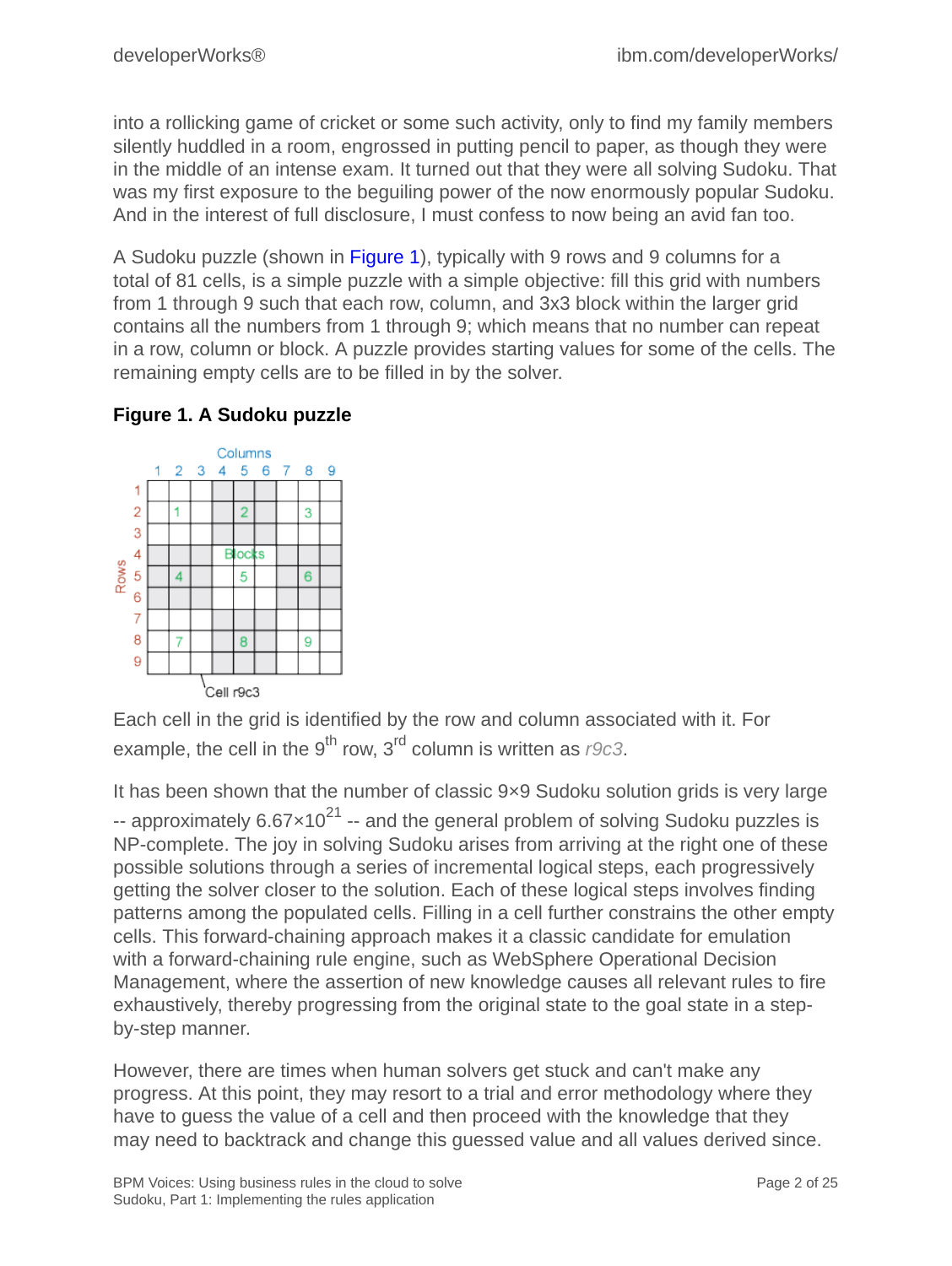The need for guessing is inversely proportional to the amount of knowledge in the knowledge base available for forward chaining. The efficiency of this trial and error approach can vary greatly depending on which cell is chosen to hazard a guess on.

In building our sample rule application, this human approach is emulated in the rich tradition of AI. The goals of the rule application are:

- 1. Use heuristics that are commonly used by Sudoku solvers. Therefore, we eschew the more esoteric heuristics found in Sudoku literature, such as X-Wings and Swordfish.
- 2. Apply trial and error only as the last resort.
- 3. Provide a step-by-step facility to explain why a Sudoku cell is populated in a certain way.

**Note:** There are several approaches for solving Sudoku, and this column should not be misconstrued to imply that a rule-based approach is the only approach or even the best approach. For instance, a constraint programming representation for solving Sudoku, using for example the IBM® ILOG Operational Decision Manager Enterprise platform, can be very concise and declarative.

### **Rule implementation**

Business rules effectively and efficiently capture the heuristic knowledge that humans use to solve Sudoku. This section outlines this heuristic knowledge and the corresponding business rule implementation.

#### **Nine Heuristics**

As adapted from Bob Hanson's [Sudoku Assistant](http://www.stolaf.edu/people/hansonr/sudoku/explain.htm), we identify nine heuristics that will be implemented using business rules to solve Sudoku puzzles. In addition to the row, column and block of a cell, these heuristics refer to a *candidate*, which is nothing but a possible value that can be placed in a cell. Therefore, candidate k refers to a possible value of  $k$  in a cell, where  $k$  is a digit between 1 and 9.

#### • **Heuristic 1: Heuristic of exclusion**

If a cell has value k, then no other cell in the same row, column or block can be k.

#### • **Heuristic 2: Heuristic of naked singles**

If a candidate k is possible in a cell and no other candidates are possible in that cell, then that cell must be k.

• **Heuristic 3: Heuristic of hidden singles** When a candidate k is possible in only a single cell of a row, column, or block, then that cell must be k.

#### • **Heuristic 4: Heuristic of locked candidate in row/column**

If a candidate k is possible in a certain intersection of row/column and block but is not possible elsewhere in that row/column, then it is also not possible elsewhere in that block.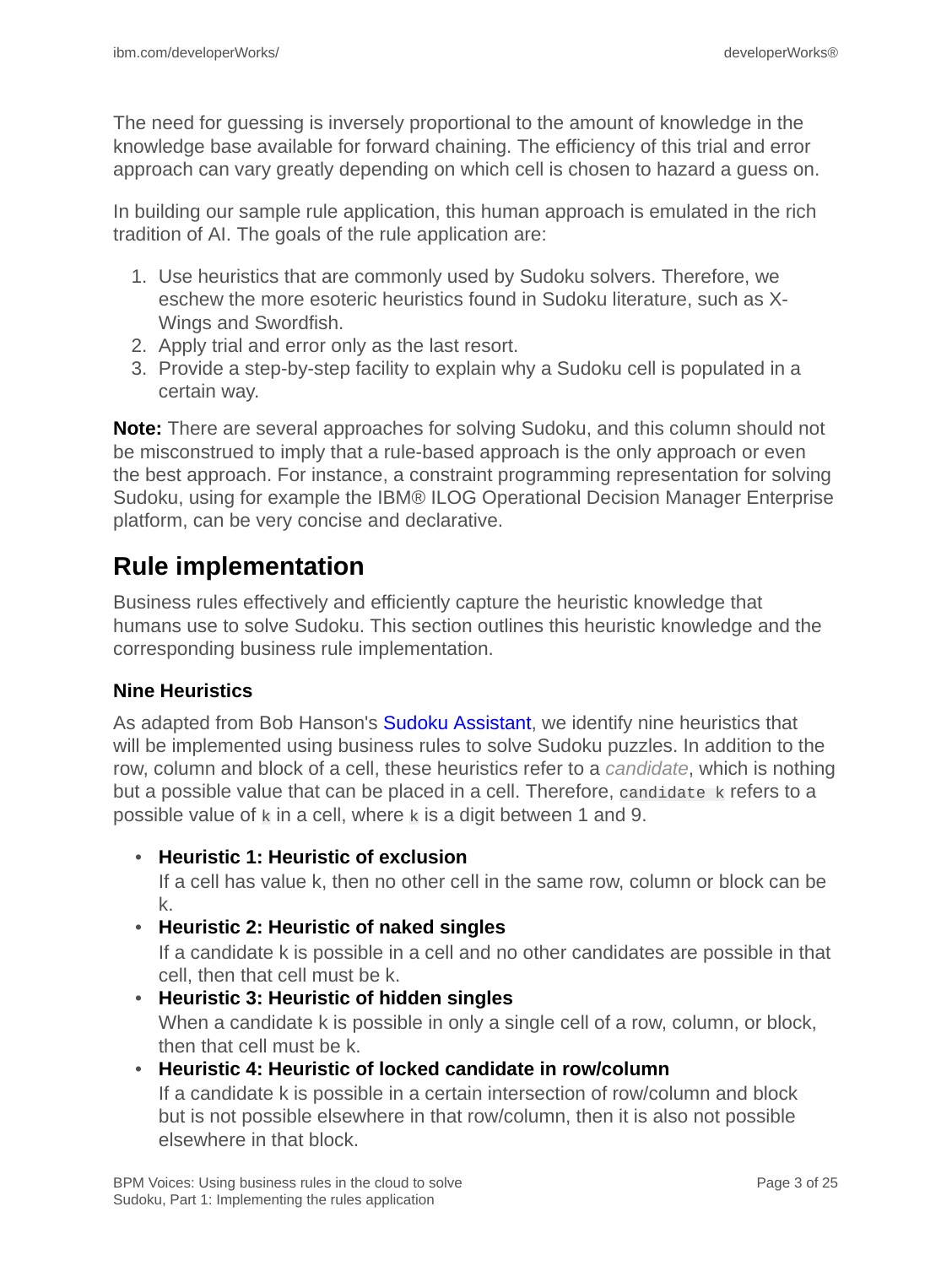#### • **Heuristic 5: Heuristic of locked candidate in block**

If a candidate k is possible in a certain intersection of row/column and block but is not possible elsewhere in that block, then it is also not possible elsewhere in that row/column.

• **Heuristic 6: Heuristic of naked pairs** If 2 candidates are possible in a set of 2 cells of a given row/column, and no other candidates are possible in those 2 cells, then those 2 candidates are not possible elsewhere in that row/column.

#### • **Heuristic 7: Heuristic of hidden pairs**

If 2 candidates are possible in a set of 2 cells of a given row/column, and those 2 candidates are not possible elsewhere in that row/column, then no other candidates are possible in those 2 cells.

• **Heuristic 8: Heuristic of naked trio** If 3 candidates are possible in a set of 3 cells of a given block and no other candidates are possible in those 3 cells, then those 3 candidates are not possible elsewhere in that block.

#### • **Heuristic 9: Heuristic of hidden trio**

If 3 candidates are possible in a set of 3 cells of a given block, and those 3 candidates are not possible elsewhere in that block, then no other candidates are possible in those 3 cells.

#### **The Business Object Model (BOM)**

Before embarking on building the rules that embody these nine heuristics, it's important to define the data structures that form the vocabulary for defining the rules. Some key classes jump out from the analysis of the heuristics in the previous section:

- 1. Sudoku grid: This is a 2-dimensional array of integers that represents a Sudoku board.
- 2. Candidate cell value: This object represents a potential candidate value for a cell.
- 3. Resolved cell value: This object represents a resolved cell with a committed value assigned to it. An assignment type is associated with this object to identify the rule that assigned the value.

These objects are shown in the class diagram in Figure 2. The class named sudoku is a higher-level container class that represents the input and output to the rule engine. As noted earlier, in addition to solving for the cell values, the rule engine has the additional responsibility of providing an explanation facility. During rule execution, all significant messages are added to the Sudoku container object. These significant messages may be ad hoc messages or cell resolution events. All important events are captured in this message list.

In the event that the rules do not arrive at a solution, rules enable efficient trial and error processing by identifying the most promising cell to make a guess on. This is encapsulated in the SudokuOpenCell class shown below. Notice that the Sudoku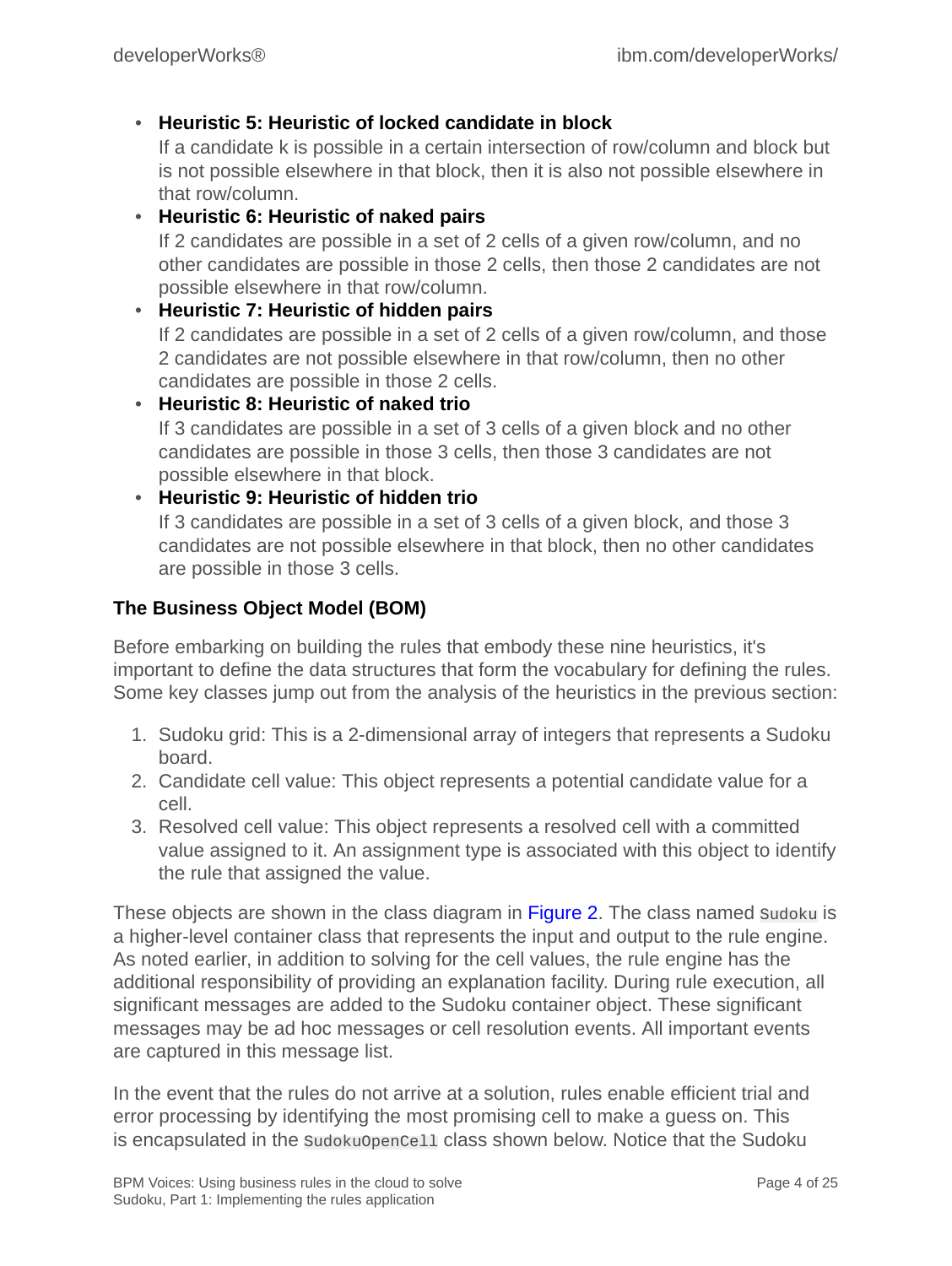container has an attribute called the mostPromisingCell of type SudokuOpenCell that is set if necessary by the rule engine.

#### **Figure 2. Execution Object Model**



#### ([See a larger version of Figure 2.](1206_rao-sidefile.html))

#### **Rule representation**

There are essentially two types of rules for solving Sudoku: rules that eliminate potential candidates and rules that assign a number to a cell. These rules make the assumption that all the applicable candidates and resolved cell values are in working memory. The elimination rules remove candidates from working memory, while the assignment rules insert a resolved cell value into working memory apart from updating the Sudoku grid. Use of the working memory in the rule engine allows the Rete network to become aware of changes to the state of the Sudoku grid and to appropriately trigger other rules when that happens.

#### **Assignment rules**

The heuristic of naked singles and the heuristic of hidden singles described earlier are the only assignment rules. Their implementation is quite straightforward. For example, the heuristic of naked single that assigns a value to a cell if it is the only candidate in a block is shown in the following listing. The rule condition in lines 4-7 checks whether there is only one candidate for a value in a block. If that condition is satisfied, then the action in lines 9 and 10 retracts the candidate, assigns the single value to the cell, creates a resolved cell object, and inserts it into working memory.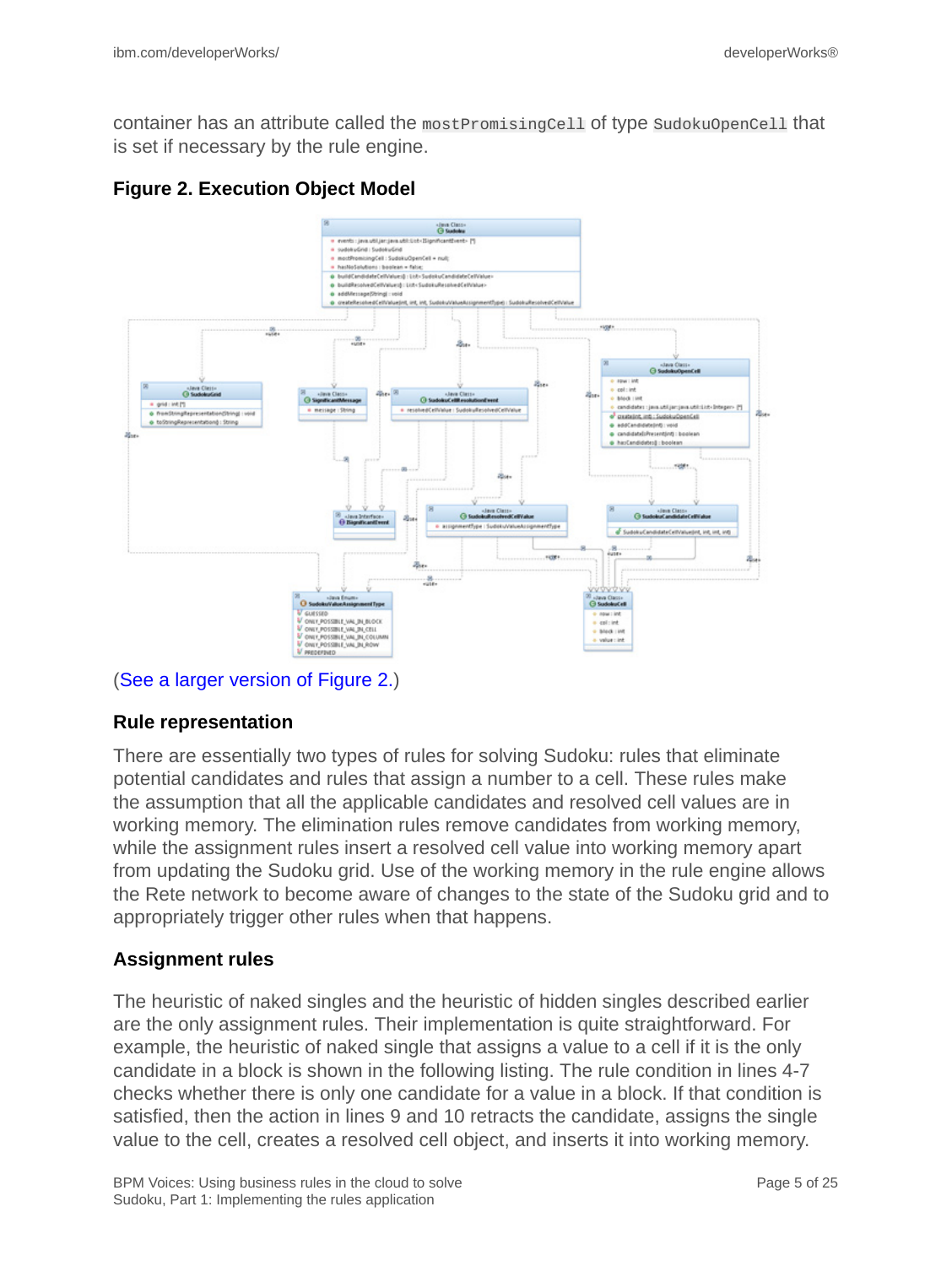```
1. definitions
2. set 'candidateCell' to a candidate cell value ;
3. if
4. the number of candidate cell values
5. where the block of each candidate cell value equals the block of candidateCell
6. and the value of each candidate cell value equals the value of candidateCell,
7. equals 1
8. then
9. retract candidateCell ;
10. insert object : create a resolved cell value using candidateCell ,
assignment type: ONLY_POSSIBLE_VAL_IN_BLOCK ;
```
This rule checks for naked singles in a block. Versions of this rule that check for singles in rows and columns are also added.

The heuristic of hidden singles checks whether there is only one candidate remaining for a cell, and is implemented by the rule shown in the following listing.

```
1. definitions
2. set 'candidateCell' to a candidate cell value ;
3. if
4. the number of candidate cell values
5. where the row of each candidate cell value equals the row of candidateCell
6. and the col of each candidate cell value equals the col of candidateCell ,
7. equals 1
8. then
9. retract candidateCell ;
10. insert object : create a resolved cell value using candidateCell ,
assignment type: ONLY_POSSIBLE_VAL_IN_CELL ;
```
#### **Elimination rules**

Elimination rules remove potential candidates and can range in complexity from simple to very complex. On the simple end, we have the heuristic of exclusion, which removes candidates from the row, column and block of a resolved cell. The heuristic of exclusion as applied to rows is shown below, with similar versions to eliminate candidates from columns and blocks.

```
definitions
  set 'resolvedCell' to a resolved cell value ;
 set 'candidateCell' to a candidate cell value
  where the row of this candidate cell value equals the row of
resolvedCell
  and the value of this candidate cell value equals the value of
resolvedCell ;
then
 retract candidateCell ;
```
Higher up in the complexity scale are the rules relating to locked candidates. For instance, as you may recollect, the heuristic of locked candidate in block states:

```
If a candidate k is possible in a certain intersection of
row and block but is not possible elsewhere in that block,
then it is also not possible elsewhere in that row.
```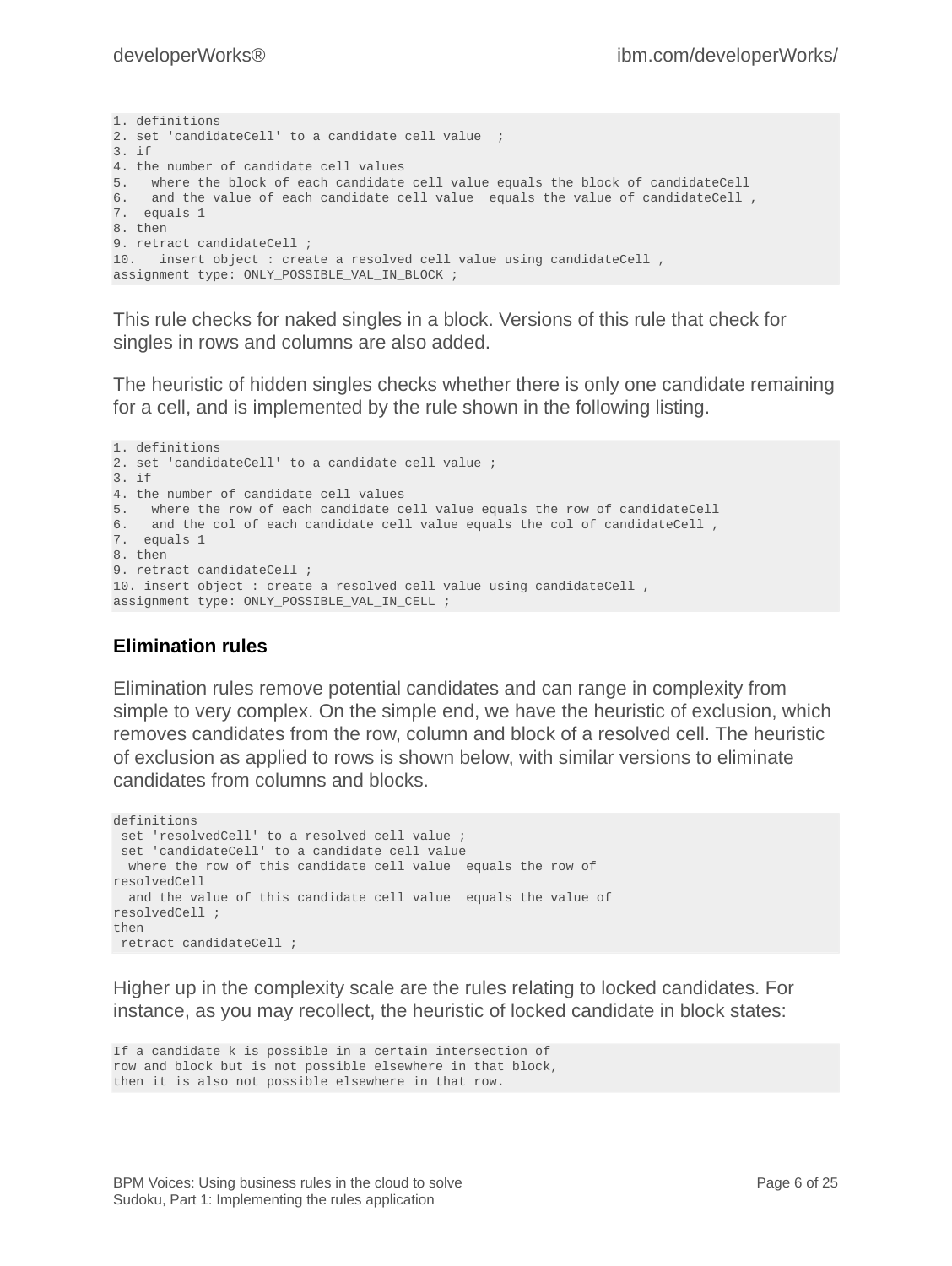To restate, if there are no candidates in a block other than in a single row (that is, the candidate is locked to that block in that row), then eliminate that candidate from other cells in that row. The rule implementation is shown in the following listing. Lines 3-6 bind the other candidates that are in a row that need to be eliminated when the condition in lines 8-12 is satisfied. In the rule action (line 14), we add this elimination as a significant event to display as part of the explanation facility.

1. definitions 2. set 'candidateCell1 val1' to a candidate cell value ; 3. set 'othercandidateCellValue' to a candidate cell value 4. where the block of this candidate cell value is not the block of candidateCell1\_val1 5. and the row of this candidate cell value is the row of candidateCell1\_val1 6. and the value of this candidate cell value is the value of candidateCell1\_val1 ; 7. if 8. the number of candidate cell values 9. where the row of each candidate cell value is not the row of candidateCell1\_val1 10. and the value of each candidate cell value is the value of candidateCell1\_val1 11. and the block of each candidate cell value is the block of candidateCell1\_val1 , equals 0 13. then 14. add "Found locked cell value of " + the value of candidateCell1\_val1 + " in block " + the block of candidateCell1\_val1 + ". Removing this value from the row " + the row of othercandidateCellValue to the messages of 'the sudoku' ; 15. retract othercandidateCellValue ;

Further up in the complexity chain are the rules that relate to naked pairs and hidden pairs. To refresh your memory, the heuristic of naked pair states:

If 2 candidates are possible in a set of 2 cells of a given row, and no other candidates are possible in those 2 cells, then those 2 candidates are not possible elsewhere in that row.

The rule implementation is shown in the following listing. Cell1 and cell2 are the two cells with the naked pair. Line 7 in the definitions section ensures that the two cells are in the same row. Each of these cells has only two candidates, as checked in the rule condition between lines 17-25. All the other candidates bound in lines 13-15 are then eliminated by retracting them from working memory (line 28).

```
1. definitions
2. set 'cell1 candidate1' to a candidate cell value ;
3. set 'cell1_candidate2' to a candidate cell value
4. where the row of this candidate cell value is the row of cell1_candidate1
5. and the col of this candidate cell value is the col of cell1_candidate1 ;
6. set 'cell2_candidate1' to a candidate cell value
7. where the row of this candidate cell value is the row of cell1_candidate1
8. and the value of this candidate cell value is the value of cell1_candidate1 ;
9. set 'cell2_candidate2' to a candidate cell value
10. where the row of this candidate cell value is the row of cell2_candidate1<br>11. and the col of this candidate cell value is the col of cell2_candidate1
11. and the col of this candidate cell value is the col of cell2_candidate1<br>12 and the value of this candidate cell value is the value of
          and the value of this candidate cell value is the value of
cell1_candidate2 ;
```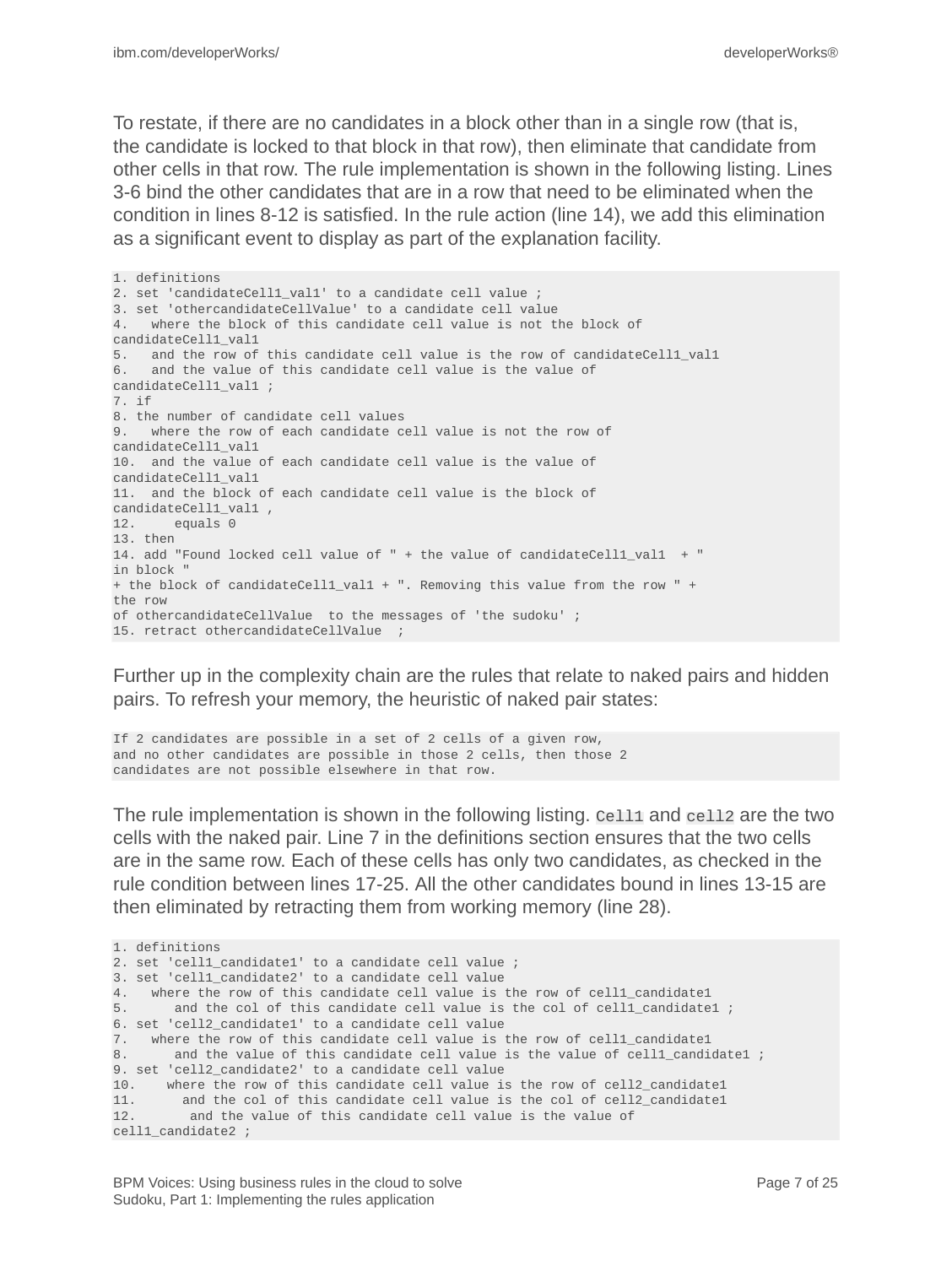13. set 'otherCandidate' to a candidate cell value 14. where the row of this candidate cell value is the row of cell1\_candidate1 15. and the value of this candidate cell value is the value of cell1\_candidate1 ; 16. if 17. the number of candidate cell values<br>18. where the row of each candidate where the row of each candidate cell value is the row of cell1\_candidate1 19. and the col of each candidate cell value is the col of cell1\_candidate1 , equals 2 21. and 22. the number of candidate cell values 23. where the row of each candidate cell value is the row of cell2\_candidate1 24. and the col of each candidate cell value is the col of cell2\_candidate1 , 25. equals 2 26. then 27. add "Rule - naked pair: Removing " + the value of otherCandidate + " from row " + the row of otherCandidate to the messages of 'the sudoku' ; 28. retract otherCandidate ;

The most complex rules are the ones relating to trios. The rule of hidden trio asserts that when three candidates are possible in a certain set of three cells all in the same block, and those three candidates are not possible elsewhere in that same block, then no other candidates are possible in those cells.

This is implemented in the following listing. In this rule, we bind to three candidates in each of three cells for a total of nine bindings, as seen in lines 2-30. The rule condition (lines 36-52) ensures that there are only three candidates for each of these three cells, implying that there are no other candidates apart from the ones already bound in the definitions section. When that is true, all other candidates (bound on line 31) for cell1 are removed from working memory (in line 55). Note that we do not explicitly need to remove candidates from cell2 and cell3 because the Rete algorithm ensures that the rule will match on these cells as cell1 in other activations of this rule.

```
1. definitions
2. set 'cell1_candidate1' to a candidate cell value ;
3. set 'cell1_candidate2' to a candidate cell value
4. where the row of this candidate cell value is the row of cell1 candidate1
5. and the col of this candidate cell value is the col of
cell1_candidate1 ;
6. set 'cell1_candidate3' to a candidate cell value
7. where the row of this candidate cell value is the row of cell1_candidate1
8. and the col of this candidate cell value is the col of
cell1_candidate1 ;
9. set 'cell2_candidate1' to a candidate cell value
10. where the block of this candidate cell value is the block of cell1_candidate1
11. and the value of this candidate cell value is the value of
cell1 candidate1 ;
12. set 'cell2_candidate2' to a candidate cell value
13. where the row of this candidate cell value is the row of cell2_candidate1<br>14. and the col of this candidate cell value is the col of cell2_candidate
         and the col of this candidate cell value is the col of cell2_candidate1
1 and the value of this candidate cell value is the value of
cell1 candidate2 ;
16. set 'cell2_candidate3' to a candidate cell value
17. where the row of this candidate cell value is the row of cell2_candidate1
      18. and the col of this candidate cell value is the col of cell2_candidate1
19. and the value of this candidate cell value is the value of
cell1 candidate3 ;
20. set 'cell3_candidate1' to a candidate cell value
```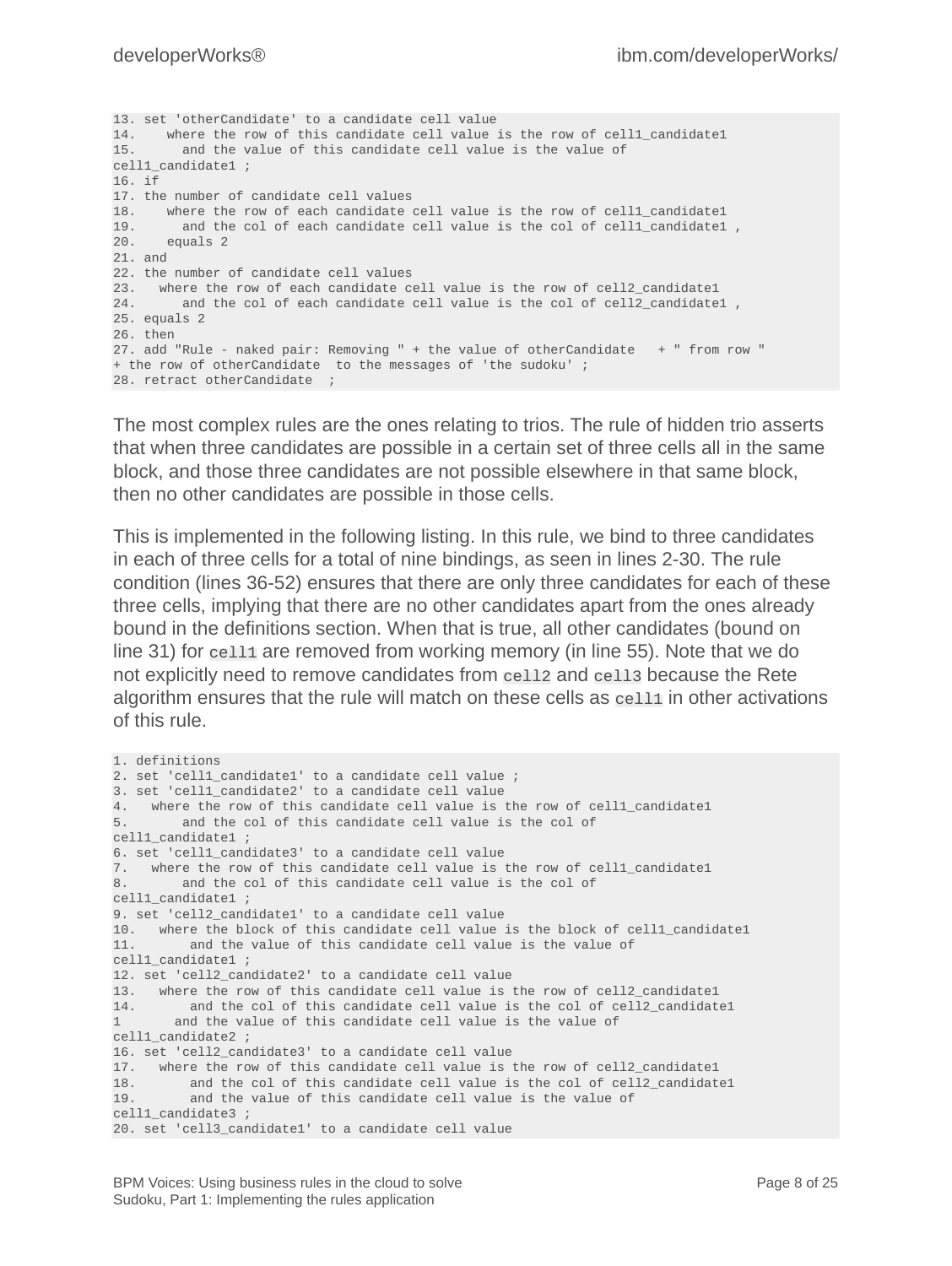```
21. where the block of this candidate cell value is the block of cell1 candidate1
22. and the value of this candidate cell value is the value of
cell1_candidate1 ;
23. set 'cell3_candidate2' to a candidate cell value
24. where the row of this candidate cell value is the row of cell3_candidate1
         and the col of this candidate cell value is the col of cell3_candidate1
26. and the value of this candidate cell value is the value of
cell1_candidate2 ;
27. set 'cell3_candidate3' to a candidate cell value
28. where the row of this candidate cell value is the row of cell3_candidate1<br>29. and the col of this candidate cell value is the col of cell3_candidate
29. and the col of this candidate cell value is the col of cell3_candidate1<br>30. and the value of this candidate cell value is the value of
          and the value of this candidate cell value is the value of
cell1_candidate3 ;
31. set 'otherCandidate' to a candidate cell value
32. where
33. the row of this candidate cell value is the row of cell1_candidate1<br>34. and the col of this candidate cell value is the col of cell1_cand
          and the col of this candidate cell value is the col of cell1_candidate1 ;
35. if
36. the number of candidate cell values
37. where
38. the block of each candidate cell value is the block of cell1_candidate1
39. and the value of each candidate cell value is the value of
cell1_candidate1 ,
40. equals 3
41. and
42. the number of candidate cell values
43. where
44. the block of each candidate cell value is the block of cell1_candidate2
45. and the value of each candidate cell value is the value of
cell1_candidate2 ,
46. equals 3
47. and
48. the number of candidate cell values
49. where
50. the block of each candidate cell value is the block of cell1_candidate3<br>51. and the value of each candidate cell value is the value of cell1 candidate
        and the value of each candidate cell value is the value of cell1_candidate3,
52. equals 3
53. then
54. add "Rule - hidden trio: Removing " + the value of otherCandidate +
" from block "
+ the block of otherCandidate to the messages of 'the sudoku' ;
55. retract otherCandidate ;
```
This rule only catches perfect hidden trios, where all three candidates are present in the three cells. However, even if one of these cells has only two of the candidates, then it can still qualify as a hidden trio. Considering the performance cost for these complex rules, we choose not to implement versions of this rule to handle imperfect trios. This trade-off is applied to higher order subsets too. For example, the performance cost to implement rules to handle "quads" in four cells is not justified for the extremely rare configuration in which it is applicable and helpful. In those rare cases, the trade-off tips in favor of a trial and error approach.

#### **Guessing Rules**

When a solution is not found through logical application of rules, then the solver needs to resort to trial and error. The efficiency of this trial and error approach greatly depends on which cell is chosen for guessing. Rules apply a simple heuristic to determine this cell -- pick the cell with the least number of remaining candidates.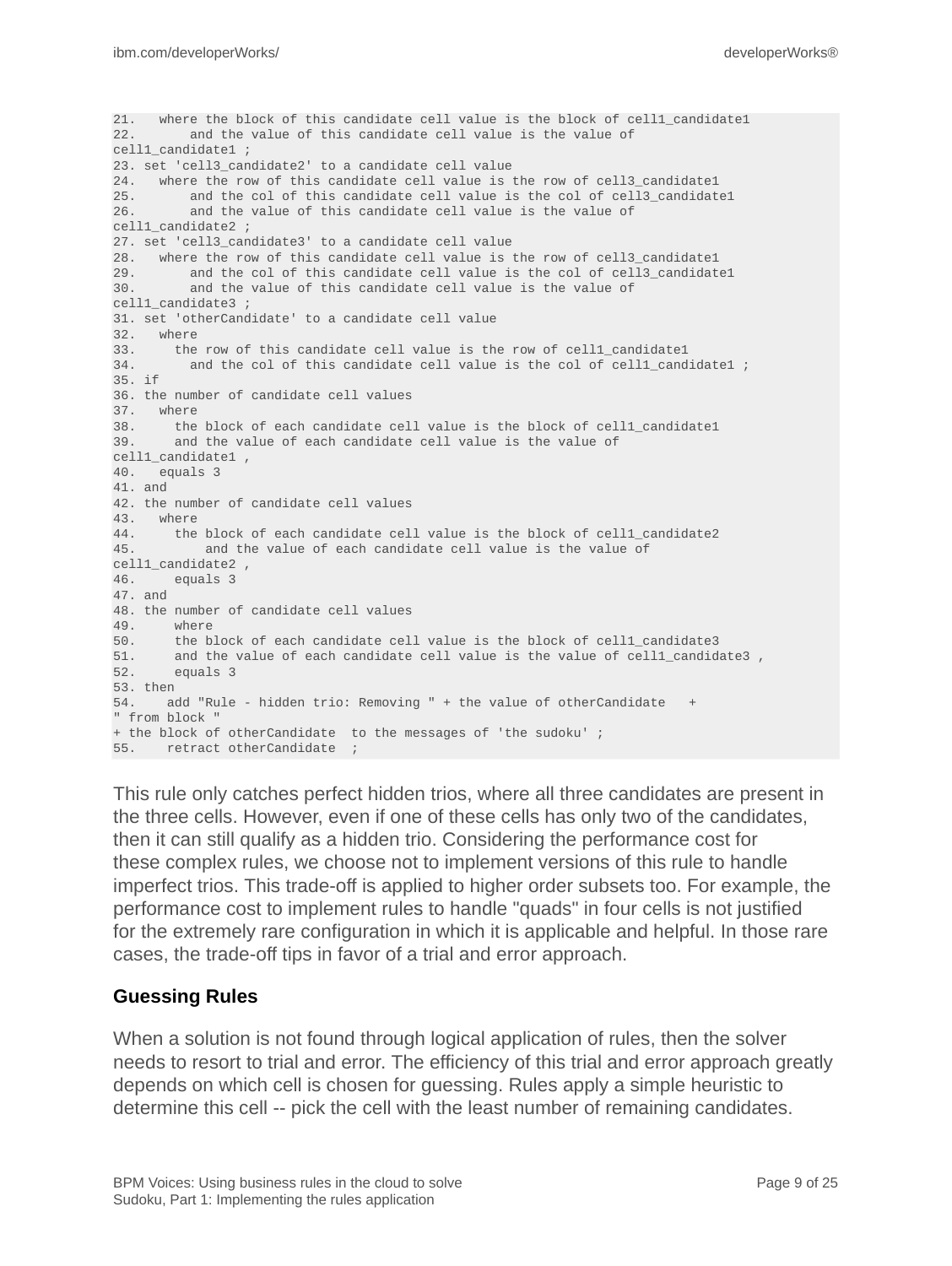Rules execute the following steps in identifying the most promising cell:

- 1. Create open cells and insert them into working memory.
- 2. Add candidate values to these open cells.
- 3. Pick the open cell with the least number of candidates as the most promising cell.

The rule to create the open cells illustrates how we can implicitly iterate over a list of values and is listed below. Open cells are created for all cells that don't have a corresponding resolved cell value (as checked in lines 5-7).

```
1. definitions
2. set rowNum to a number in { 1,2,3,4,5,6,7,8,9} ;
3. set colNum to a number in { 1,2,3,4,5,6,7,8,9} ;
4. if
5. there is no resolved cell value
6. where the row of this resolved cell value is rowNum<br>7. and the col of this resolved cell value is colNum,
       and the col of this resolved cell value is colNum,
8. then
9. insert object : create an open cell for row rowNum and column colNum ;
```
Likewise, the rule to add candidate values to the open cells is very simple, and is listed below. This rules matches on all candidates in working memory and adds them to the appropriate open cell.

```
1. definitions
2. set openCell to a sudoku open cell ;
3. set candidate to a candidate cell value
4. where the row of this candidate cell value is the row of openCell
5. and the col of this candidate cell value is the col of openCell;
6. then
7. add the value of candidate to the candidates of openCell ;
```
The rule that applies the heuristic of minimum number of candidates is listed below. The rule condition (line 6-7) checks to ensure that there are no open cells with fewer candidates and then sets that open cell as the most promising cell for guessing.

```
1. definitions
2. set openCell to a sudoku open cell<br>3. Where the number of candidates o
    where the number of candidates of this sudoku open cell is at least 1;
4. if
5. the most promising cell of 'the sudoku' is null and
6. there is no sudoku open cell where
7. the number of candidates of this sudoku open cell is less than the number of
candidates of openCell ,
8. then
9. set the most promising cell of 'the sudoku' to openCell ;
```
If an open cell is found with no candidates, then the Sudoku has no solution. This is implemented by the rule shown below.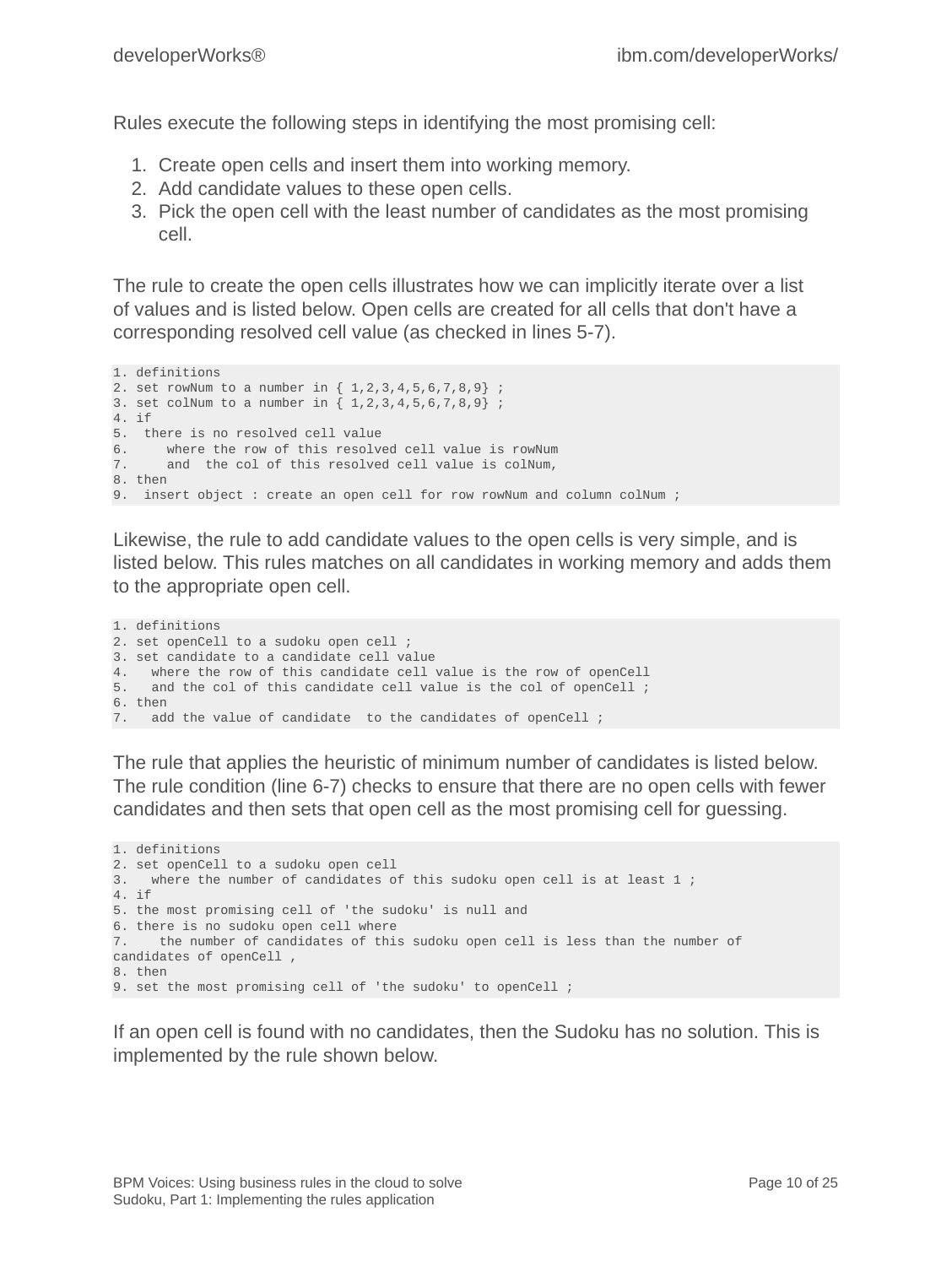```
1. definitions
2. set openCell to a sudoku open cell ;
3. if
4. it is not true that openCell has candidates
5. then
6. make it true that 'the sudoku' has no solution ;
```
#### **Validation Rules**

To round off the discussion of the rules in the application, let's look at the validation rules that check for inconsistencies in the Sudoku grid. These validation rules check if two cells in the same row or column or block have the same assigned value, which would be illegal. An example is shown in the listing below. This rule sets an indicator that the Sudoku has no solution (line 8) if a particular value exists in two resolved cells in the same block (lines 2-5).

```
1. definitions
2. set 'resolvedCell1' to a resolved cell value ;
3. set 'resolvedCell2' to a resolved cell value
4. where the block of this resolved cell value equals the block of resolvedCell1
5. and the value of this resolved cell value equals the value of resolvedCell1 ;
6. then
7. print "Block conflict in block " + the col of resolvedCell1 + " for value " + the
value of resolvedCell2 ;
8. make it true that 'the sudoku' has no solution ;
```
This gives a flavor of all the rules used in the application. For a complete listing of the rules, please download the rule report from the [Downloads](#page-22-0) section.

#### **Rule processing and optimization**

The main ruleflow, which orchestrates the execution of rules, is shown in Figure 3. The execution of rules goes through the following steps:

- 1. Iniitialization, where the candidates and resolved cells are created and inserted into the working memory of the rule engine.
- 2. Validation, where the resolved cells are checked to ensure that there are no inconsistencies.
- 3. Solving, where rules are applied to solve the Sudoku.
- 4. Guessing, if no solution was found.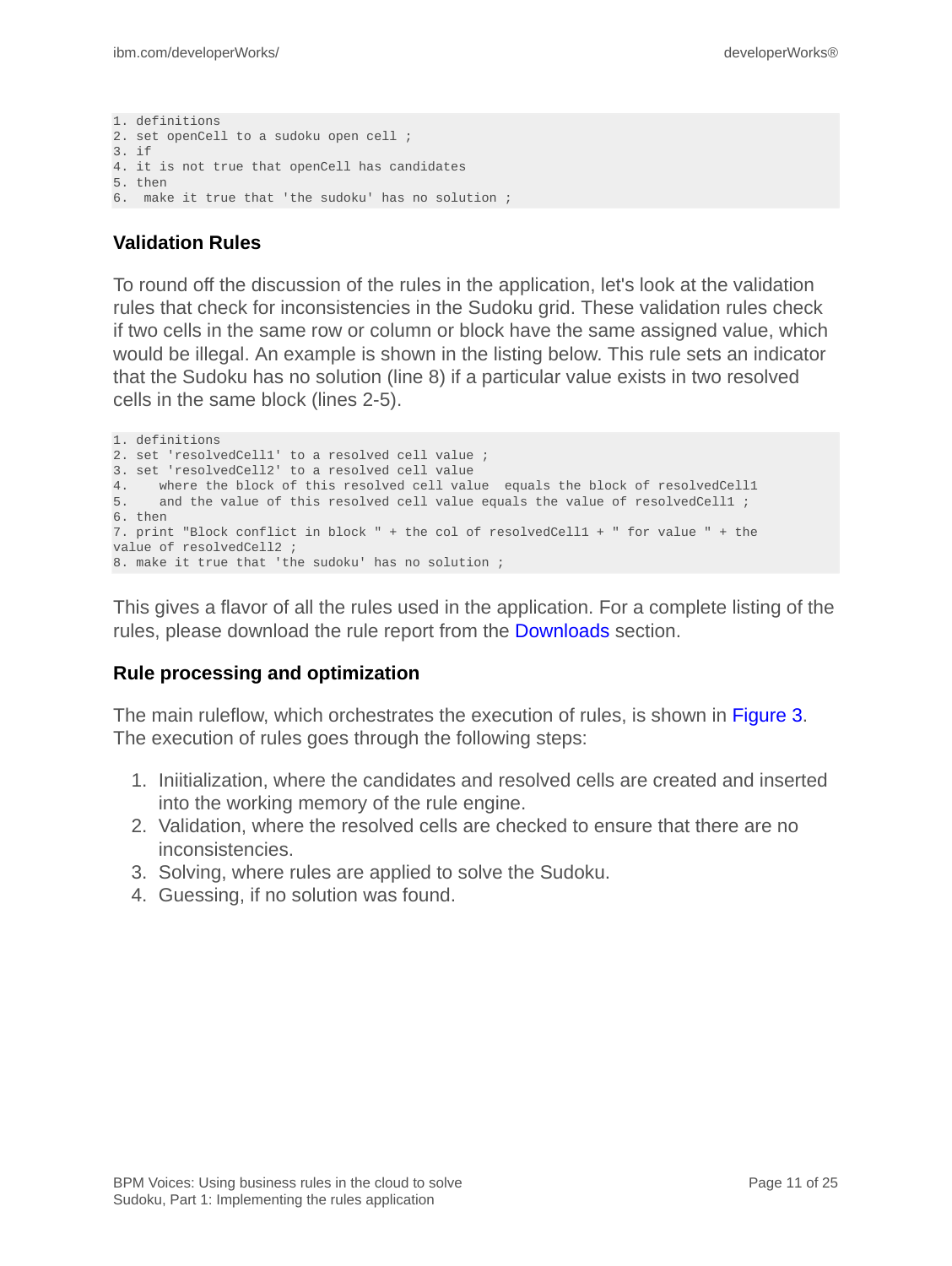### **Figure 3. Main ruleflow**



Note that initialization is an action task unlike the other tasks, which are rule tasks. The action task creates resolved cells and candidates from the input Sudoku, as shown in the following listing.

```
List resolvedCells = sudoku.buildResolvedCellValues();
List possibleCells = sudoku.buildCandidateCellValues();
int i;
for (i=0; i<resolvedCells.size(); i++) {
 context.insert(resolvedCells.get(i));
}
for (i=0; i<possibleCells.size(); i++) {
 context.insert(possibleCells.get(i));
}
context.insert(sudoku);
```
Once the candidates and resolved cells are put into working memory, the rules to solve Sudoku can kick into action. However, there is a problem with this rule processing. When there are a lot of candidates, the Rete network in the rule engine gets overburdened and the processing time is unacceptably long. However, if the complex rules are removed, the solution is found in a fraction of a second. This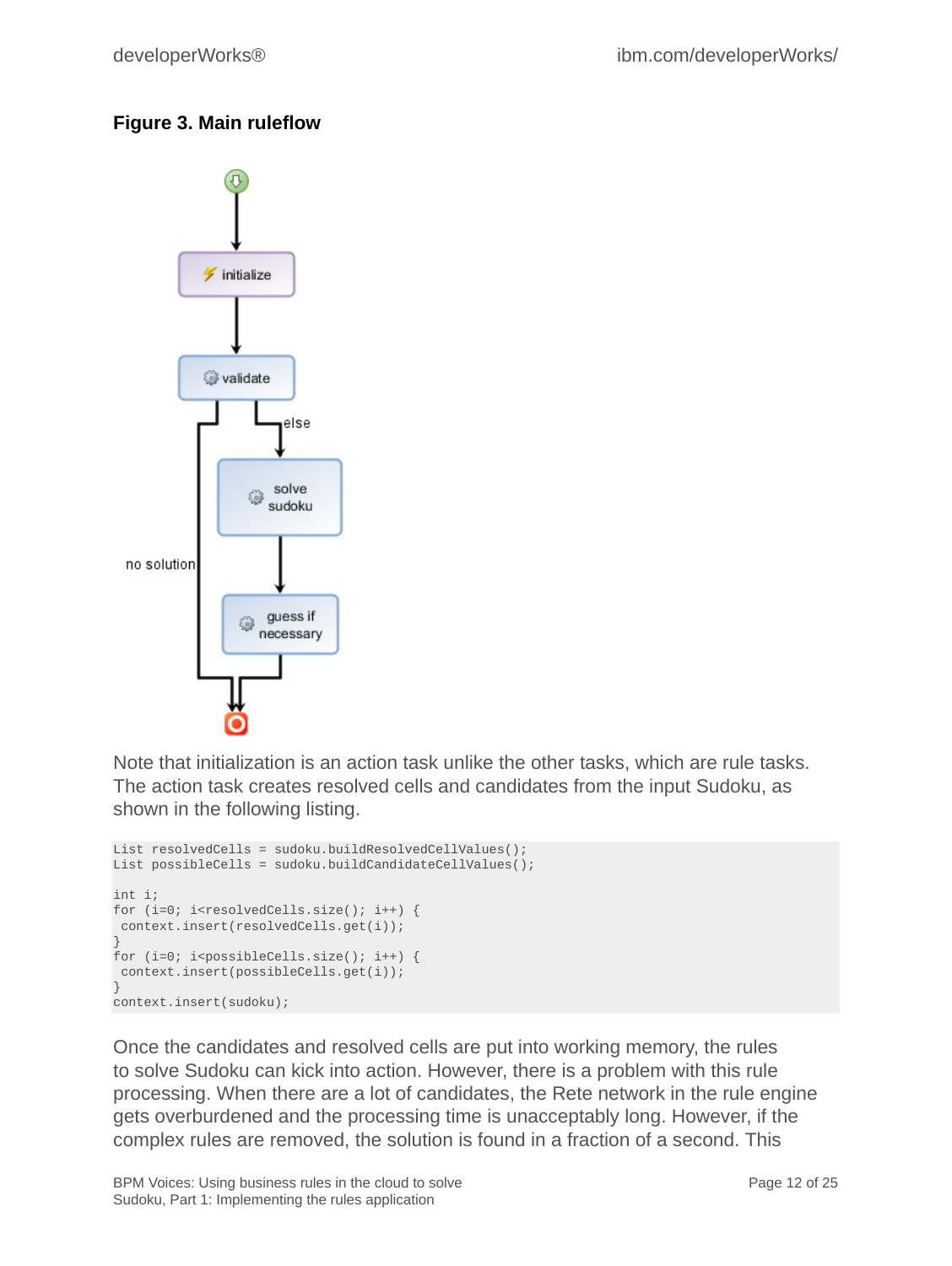is understandable because of the amount of combinatorial Rete network activity generated by the complex rules patterns. For example, if there are 500 candidates in working memory, and a hidden trio rule matches across 10 different candidates, there are roughly  $500^{10}$  potential permutations that the Rete network has to sort through!

The complex rules pattern matching cost goes up exponentially with the number of candidates in working memory. To reduce the processing imprint of these complex rules, we can separate them out into a different rule task that processes only those candidates that have not already been eliminated by the simple rules. Since the simple rules drastically reduce the number of candidates, this change has a major positive impact on performance. The ruleflow with this optimization is depicted in Figure 4, where the complex rules are executed in a separate rule task after the completion of the simple Sudoku rules.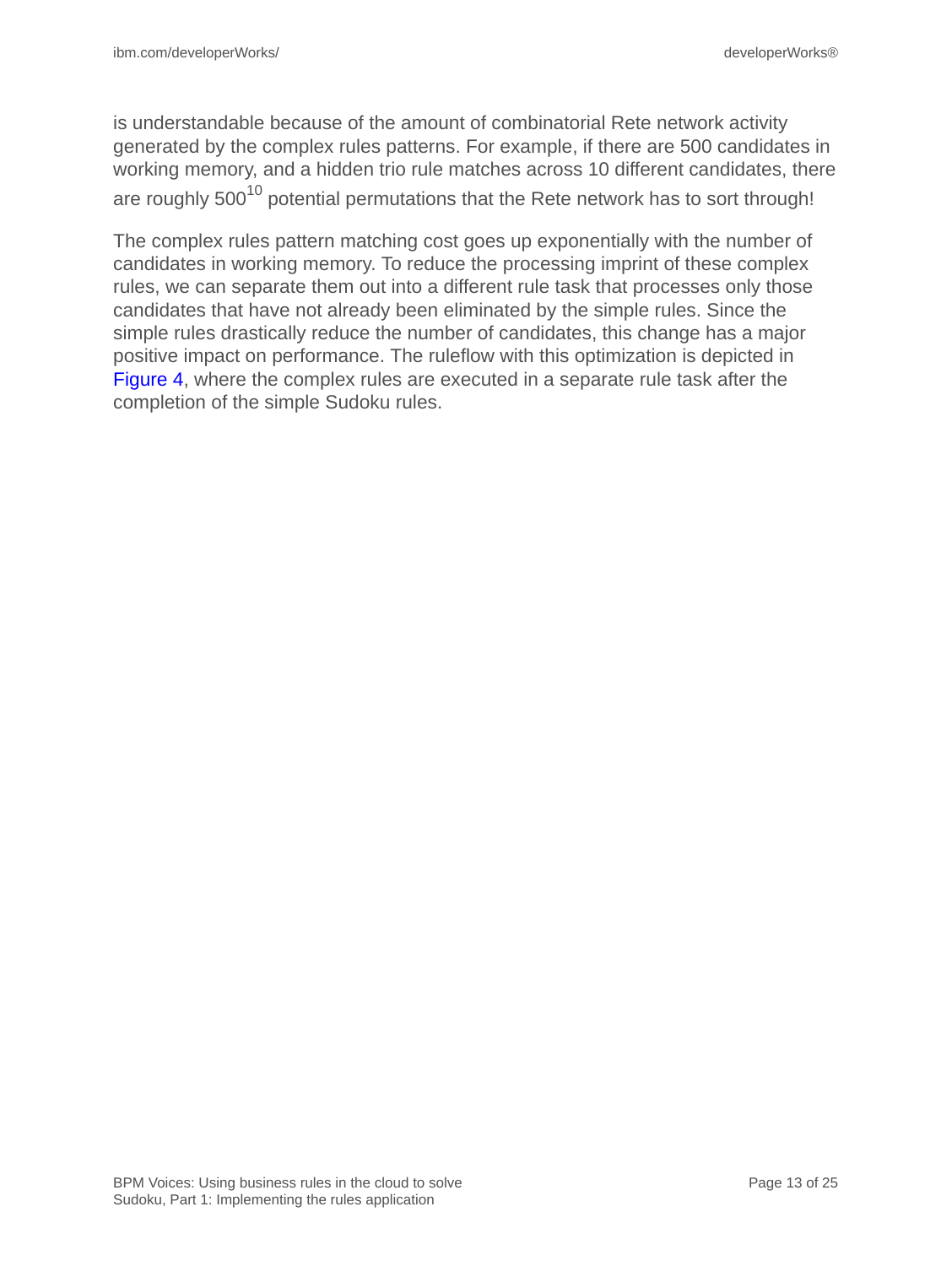#### **Figure 4. Ruleflow with optimization**



As you can see, one drawback to this optimization is the added complexity to the ruleflow. Not only are the rules split into simple and complex rules, but there is also a loop back from the complex rules to the simple rules. This is because the elimination of a candidate by a complex rule may trigger a whole series of other inferences by the simple rules. Therefore, if any of the complex rules fire, the simple rules will need to be invoked again. However, this added complexity is worthwhile because it results in a couple of orders of magnitude in performance improvement.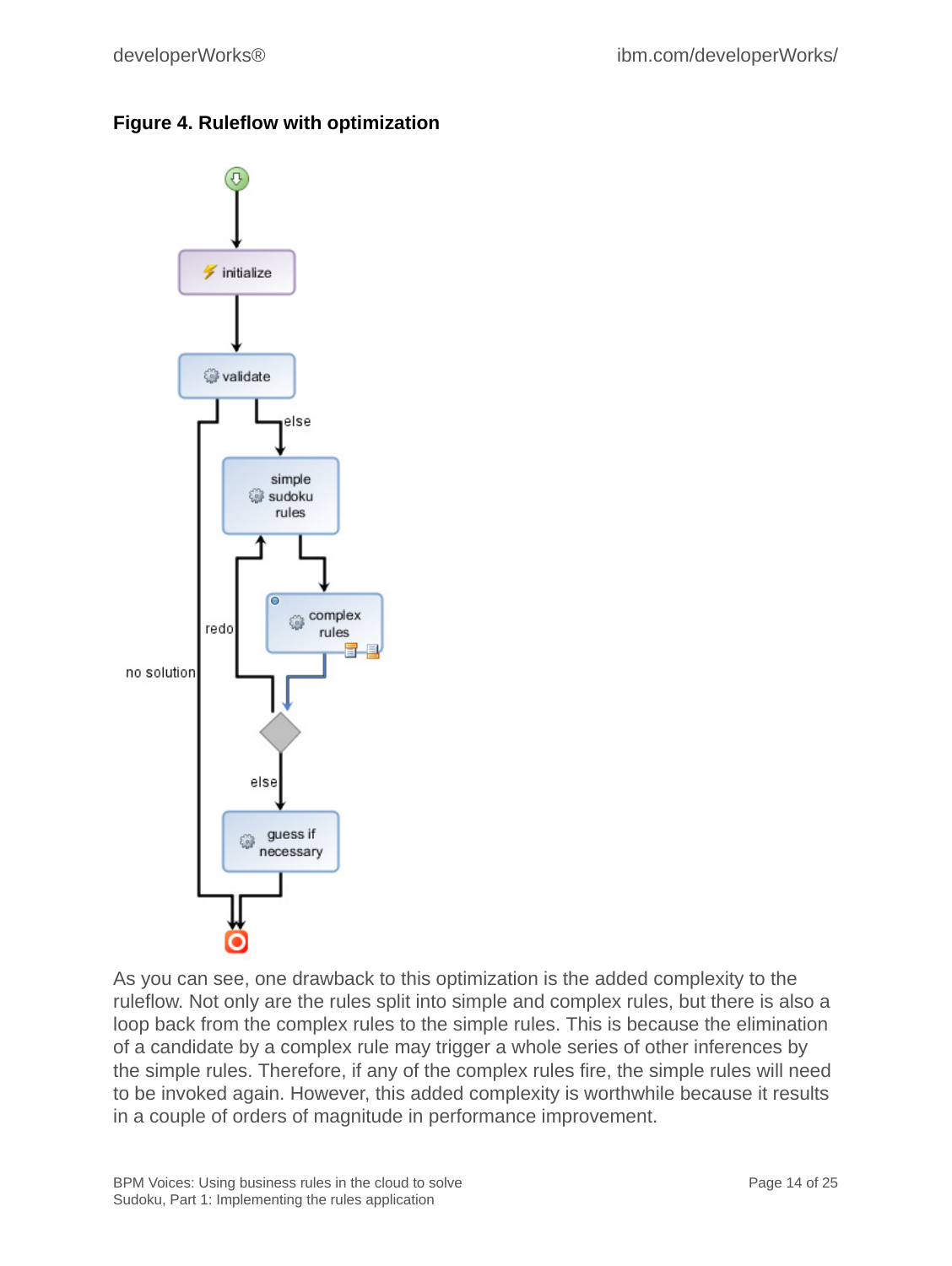To implement this, a variable is set as an action of the complex rules, which is then used in the rule flow transition logic. Line 5 in the snippet below, which is an excerpt of the action part of a complex rule, illustrates this.

1. If 2. … 3. then 4. … 5. set 'redo flag' to true ;

### **Depth-first search**

The business rules described in the previous section can solve even many difficult Sudoku configurations, but not all. There are Sudoku configurations where none of these business rules apply, in which case the rule engine has to resort to trial and error, or guessing. The process of trial and error is jointly handled by the rule engine and a heuristic depth-first solver.

Depth-first search is an algorithm for searching a tree structure starting from an initial node and exploring as far as possible along a branch until either the goal node or a dead end is reached before stopping or backtracking. This in an uninformed search and does not take the goal into account in selecting a node from a list or candidate nodes. A heuristic depth first search, on the other hand, uses some heuristic function to determine which of the nodes is the most promising.

A node in our search tree is nothing but a Sudoku configuration. The depth-first search algorithm progresses from one node in the search tree to the next by guessing a value for an empty cell or executing the rule engine. Execution of the rule engine can result in one of three situations: 1) rule engine finds a solution; 2) rule engine determines that there is an inconsistency or no solution exists; and 3) rule engine stops with an incomplete grid because no more rules apply. In the first case, the depth-first search solver stops; in the second case, the solver backtracks; and in the third case, the solver makes a guess to get to the next node, unless the maximum depth has been reached, in which case it backtracks. Depth here refers to the number of guesses already made along the search branch.

An example of this hybrid depth-first search solver is depicted in Figure 5. In this example, the solver invokes the rule engine with the starting node S. The rule engine applies business logic and fills in several cell values resulting in node N1. However, the solution has not been reached with the application of the business rules, therefore the solver resorts to trial and error. It makes a guess on one of the empty cells of node N1 resulting in node N2. This node is then processed through the rule engine resulting in N3. Again, since this is not the goal state, the next node is obtained by making a guess on N3 resulting in node N4. When the rule engine is invoked on N4, it reports back that there are no possible solutions for this configuration; in other words, it is a dead end. Now the solver backtracks to N3 and applies a different guess (step 6) on the cell to result in N6. Following along the steps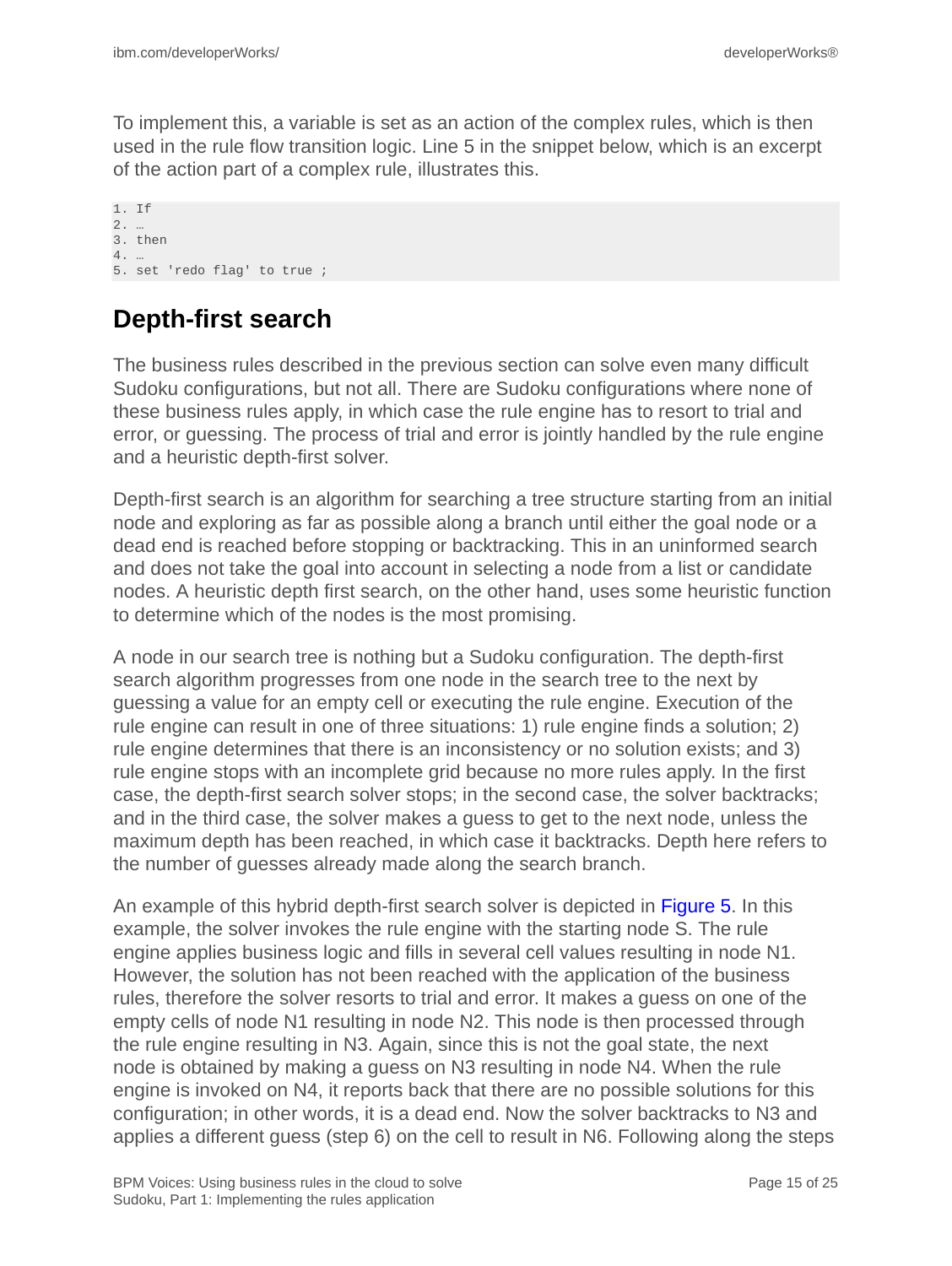from 6-13, you can see that all the nodes are dead ends. Therefore, the solver now backtracks all the way back to node N1 and applies the next possible value for the guessed cell (step 14). When this configuration is passed to the rule engine, it finds the solution N15.





A blind depth-first search strategy makes a guess by choosing the first available candidate for the first empty cell. This means that an empty cell containing nine candidates may be picked instead of a different cell with only two candidates. When picking the cell with nine possible values, it is statistically likely that the first four lead to dead ends. When the selected cell has only two candidates, the likelihood of the first guess being right is 0.5 -- much higher than the 1/9 of the first case. Therefore, heuristics that pick the most promising cell can have a huge impact on the performance of the depth-first search. We use the rule engine to identify the most promising cell when it reaches an incomplete and consistent board configuration where no more rules apply. As seen in the previous section, business rules apply a simple heuristic to determine the most promising cell -- pick the cell with the least number of potential candidates.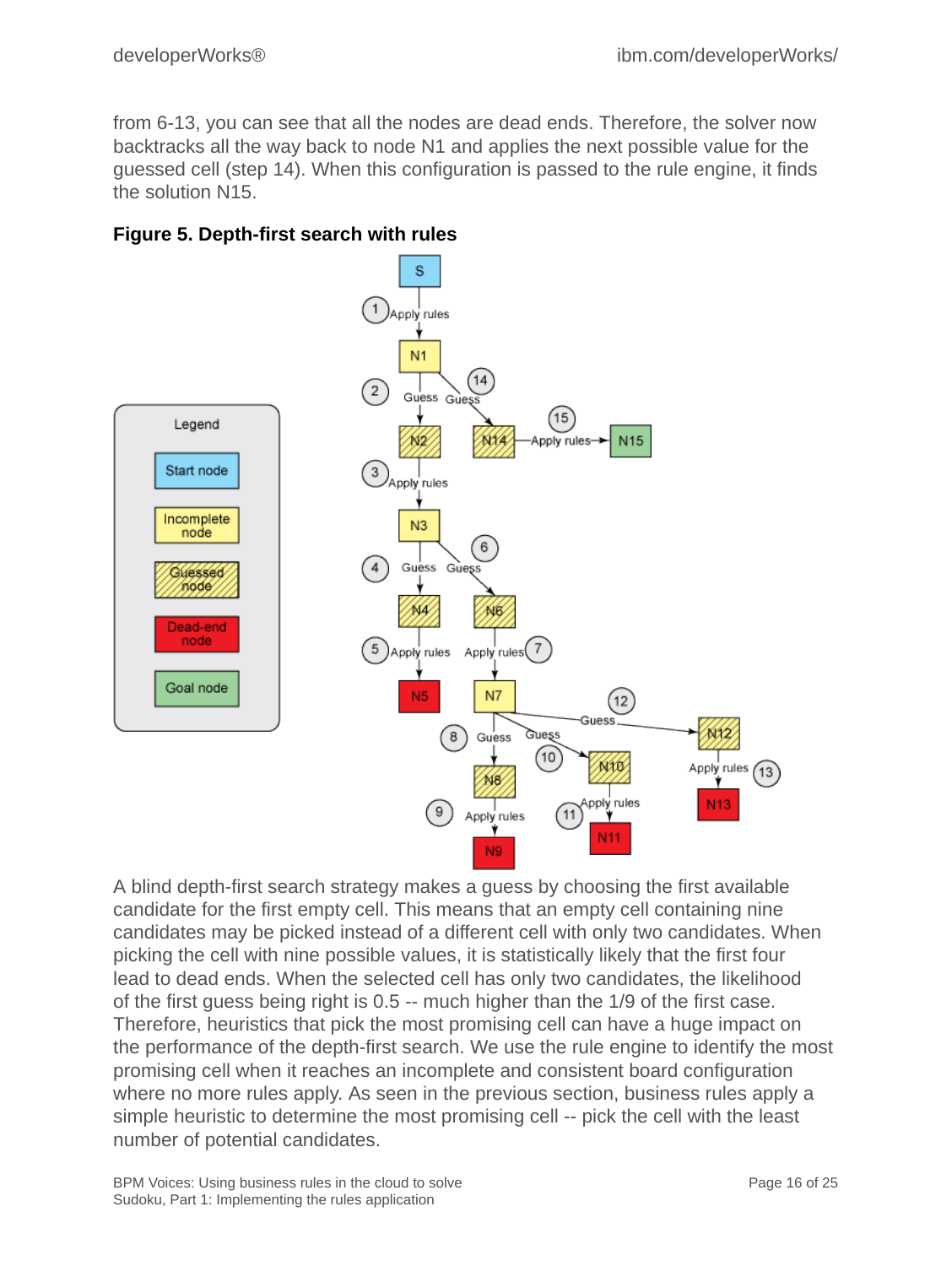This hybrid approach of combining business rules and algorithmic search with backtracking has applicability beyond solving Sudoku to other constraint satisfaction problems, such as product configuration. Recognizing this fact, a generic algorithm has been devised that can use any rule engine and work with any search tree. Figure 6 depicts the structures used to represent the key elements used. Each node in the search tree is represented by an INode interface, which has methods to determine whether the node is a goal state or dead end. It also has a method to determine the next child node to consider after backtracking. This next child node, in our case, is the result of applying a guess. The rule engine has a run method that takes an INode as an argument and returns the updated node after applying all the business rules.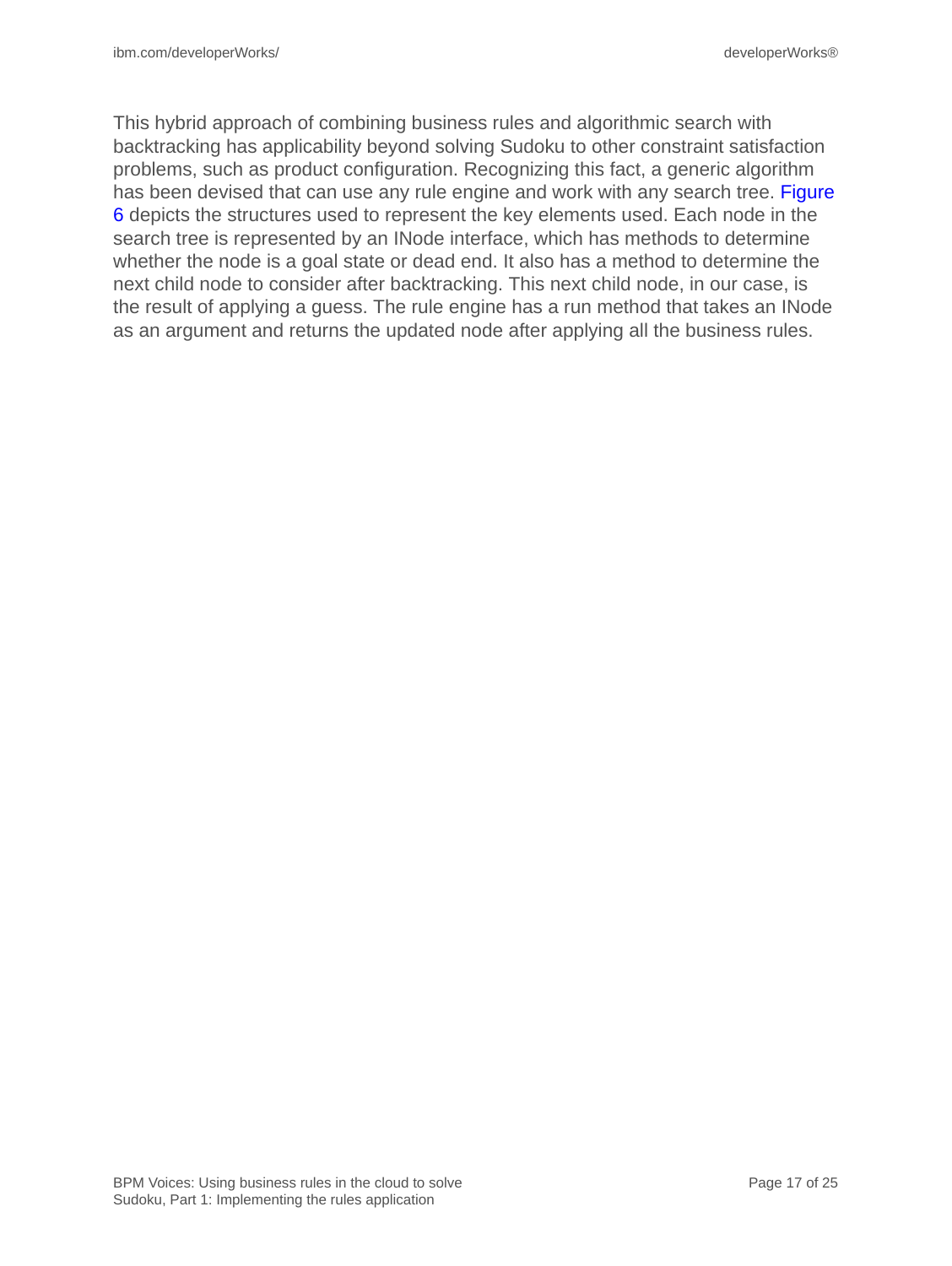#### **Figure 6. Hybrid depth-first search model**



The algorithm used to apply the hybrid approach takes a recursive form and is listed below.

```
1. solve (node, parent, depth)
2. if (depth > MAX_DEPTH) return no_solution
3. node = run rules (node)
4. if (node is goal state), return node
5. else
6. if (node is dead end) return no_solution
7. else // partial solution found
8. while (there is a get next best_child and solution_node is not found) 9. solution_node = solve (best_child, node, depth + 1)
        solution\_node = solve (best\_child, node, depth + 1)10. return solution_node
```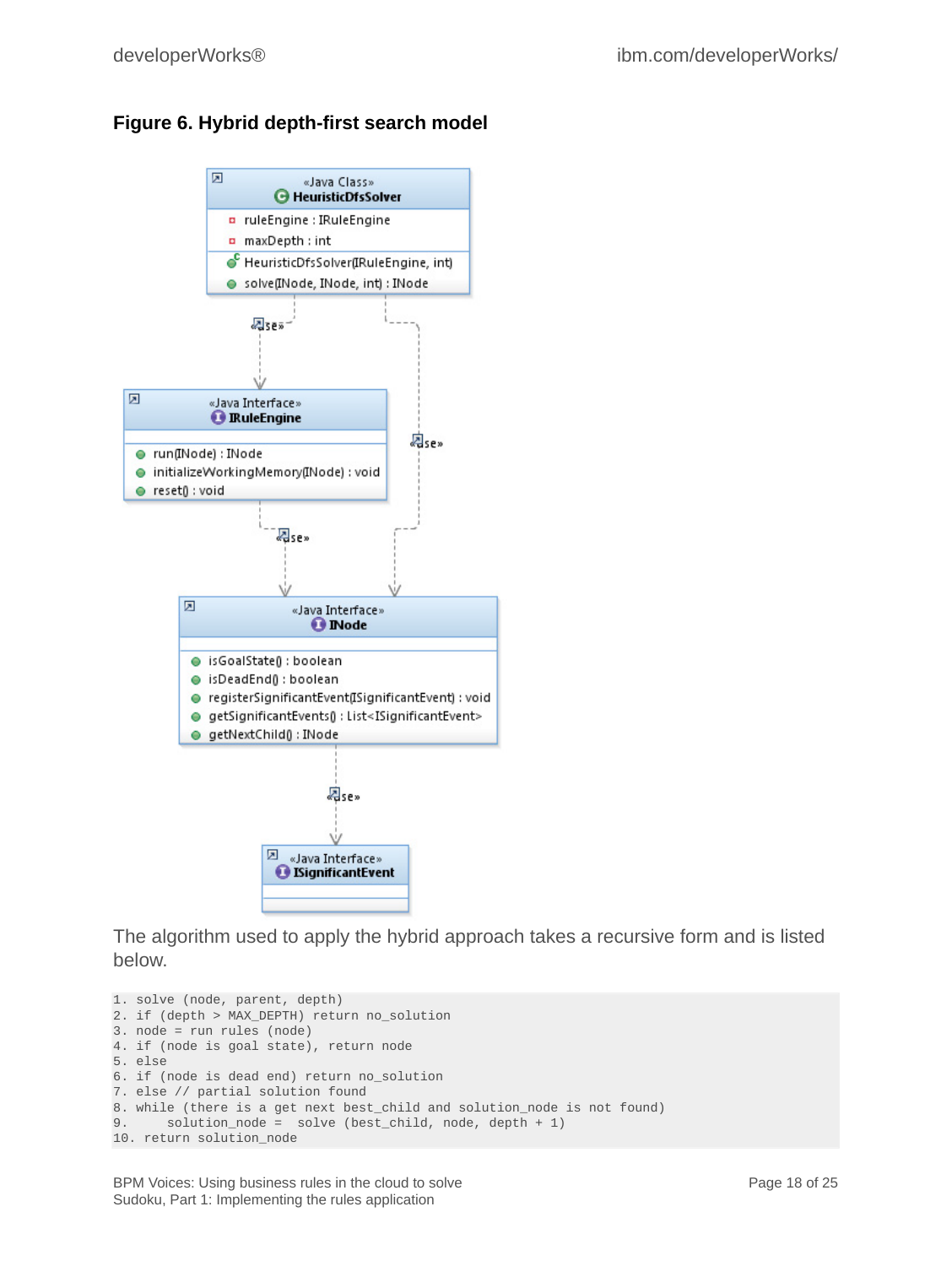The corresponding Java snippet for the HeuristicDfsSolver is:

```
1. public INode solve(INode node, INode parent, int currentDepth) {
2. INode returnNode = null;
3. if (currentDepth > maxDepth) return returnNode;
4. //run rules
5. node = ruleEngine.run(node);
6. if (node.isGoalState()) {
7. returnNode = node;
8. } else {
9. if (node.isDeadEnd()) { // dead end
10. //do nothing -- returns a null
11. } else { //partial solution found...explore children
12. while (true) {
13. INode bestChild = node.getNextChild();
14. if (bestChild != null) {
15. returnNode = solve (bestChild, node,
currentDepth + 1);
16. }
17. if (returnNode != null || bestChild == null) break;
// continue until no more children or solution found
18. }
19. }
20. \}21. return returnNode;
22. }
```
### **Putting it together**

The main class that solves Sudoku in standalone mode is the SudokuSolver shown in the class diagram in [Figure .](fig7) It uses a WebSphere Operational Decision Manager implementation of the rule engine to execute the Sudoku business rules. The input and output to the rule engine is a SudokuWrapperNode, which is an implementation of the INode interface discussed in the previous section.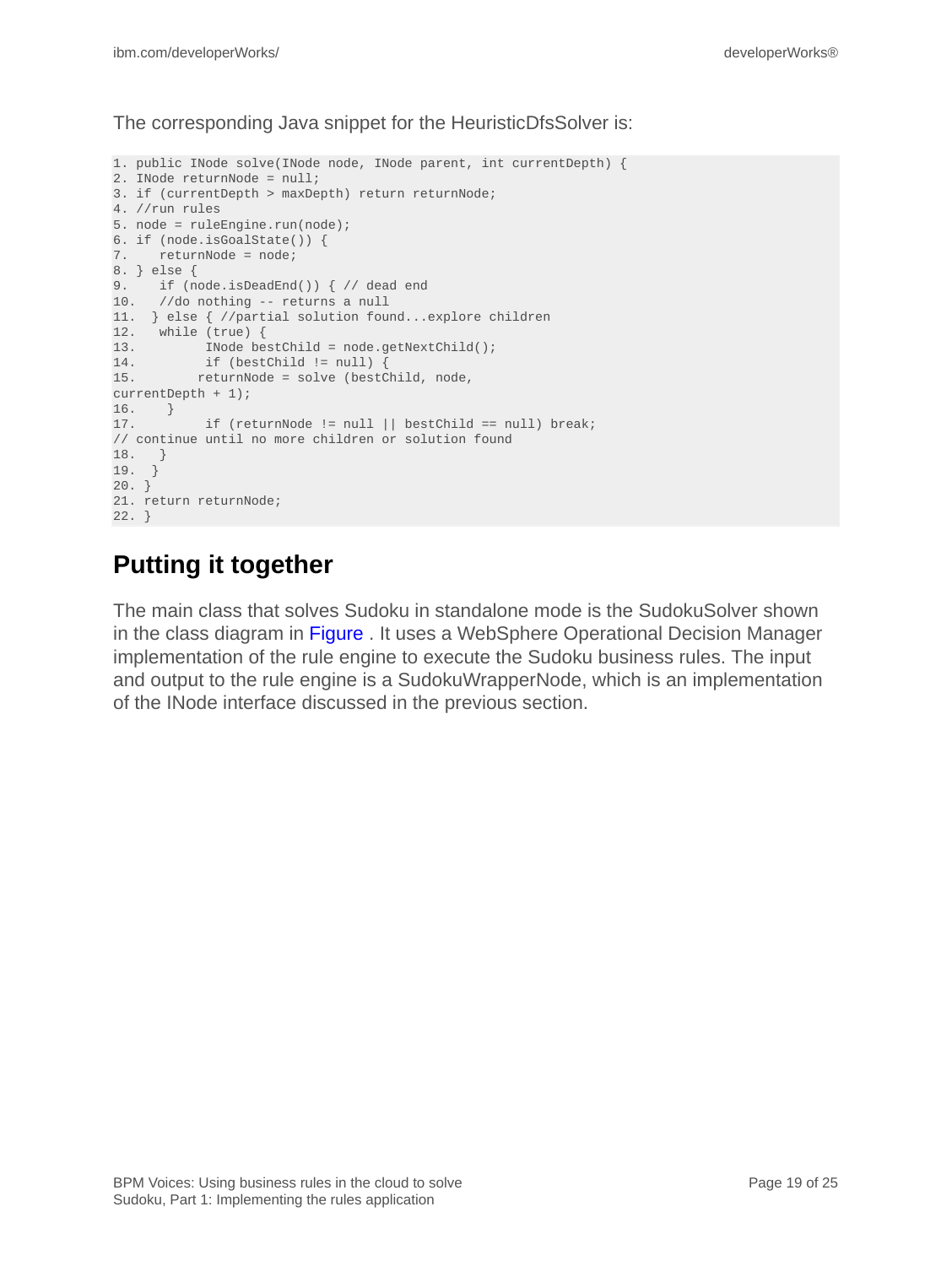



The rule engine uses an embedded WebSphere Operational Decision Management rule engine, or IlrContext. The rules for this engine are retrieved and parsed from a ruleset JAR during the initialization of the rule engine, as shown in the following snippet.

```
1. private void init() throws FileNotFoundException, IOException {
2. JarInputStream is = new JarInputStream(new FileInputStream(new File(
3. rulesetPath)));
4.
5. IlrRulesetArchiveLoader rulesetloader = new IlrJarArchiveLoader(is);
6. IlrRulesetArchiveParser rulesetparser = new IlrRulesetArchiveParser();
7.
8. ruleset = new IlrRuleset();
9. rulesetparser.setRuleset(ruleset);
10.
11. boolean parsed = rulesetparser.parseArchive(rulesetloader);
12. context = new IlrContext(ruleset);
13. }
```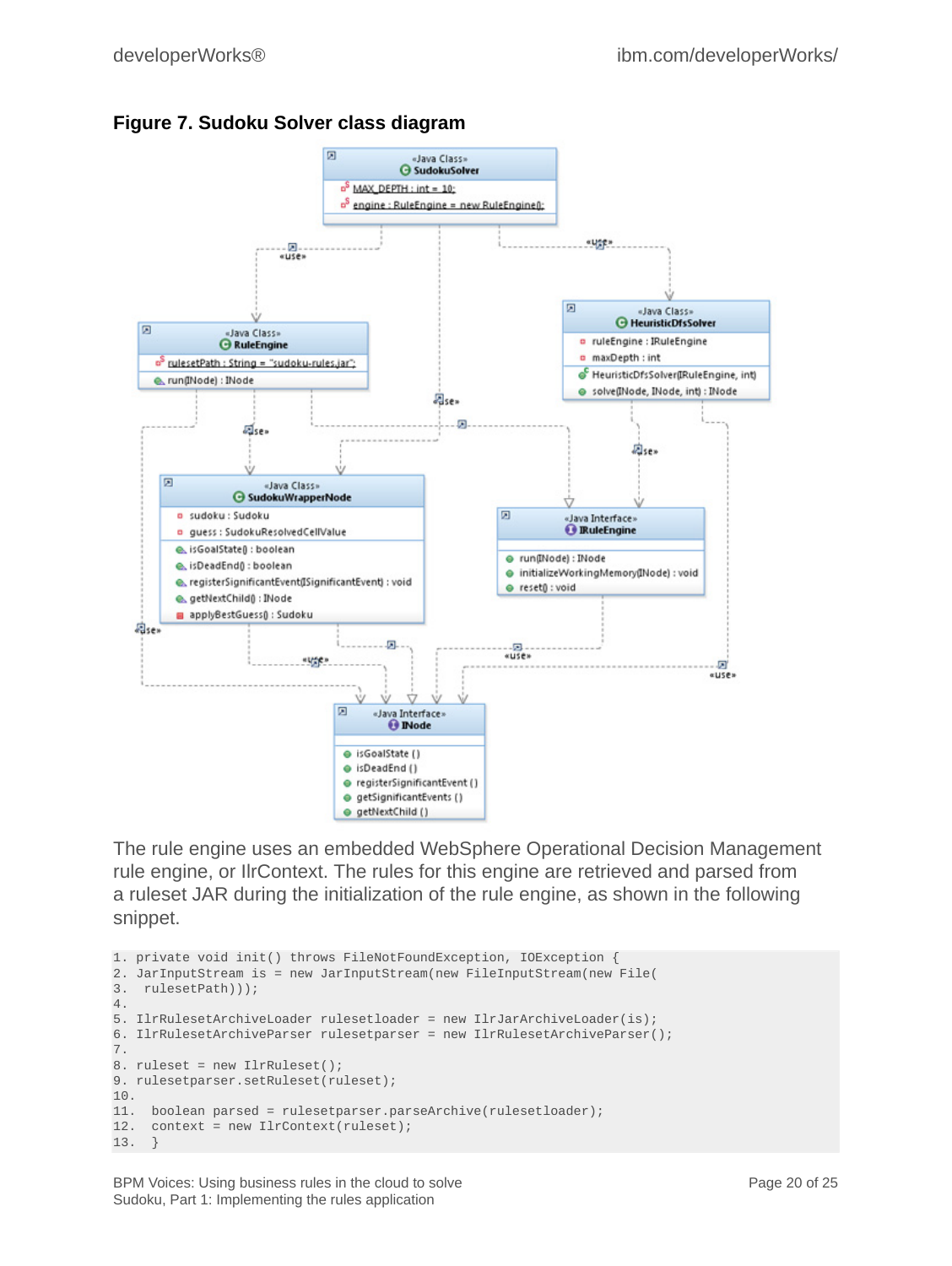The SudokuNodeWrapper uses the most promising cell set by the rule engine to determine the next child to consider, as seen in line 15 in the SudokuNodeWrapper code snippet below. The next child is a clone of the current node to which the best guess on the most promising cell is applied.

```
1. @Override
2. public INode getNextChild() {
3. Sudoku childSudoku = applyBestGuess();
4. if (childSudoku == null) return null;
5. SudokuWrapperNode child = new SudokuWrapperNode(childSudoku);
6. child.guess = guess;
7. return child;
8. }
9. /10. * Clone current node and apply best guess
11. * @return
12. */
13. private Sudoku applyBestGuess() {
14. Sudoku child = null;
15. SudokuOpenCell openCell = sudoku.getMostPromisingCell();
16. if (openCell != null && openCell.hasCandidates()) {
17. child = new Sudoku(sudoku);
18. Collections.sort(openCell.getCandidates());
19. int val = openCell.getCandidates().remove(0);
20. guess = child.createResolvedCellValue(openCell.getRow(),
openCell.getCol(),
val, SudokuValueAssignmentType.GUESSED);
21. }
22. return child;
23. }
```
The SudokuSolver takes a string representation of the Sudoku grid and applies the hybrid approach discussed in this column. In my next column, we'll use a web application deployed to a cloud to display and solve Sudoku, as illustrated in Figure 8.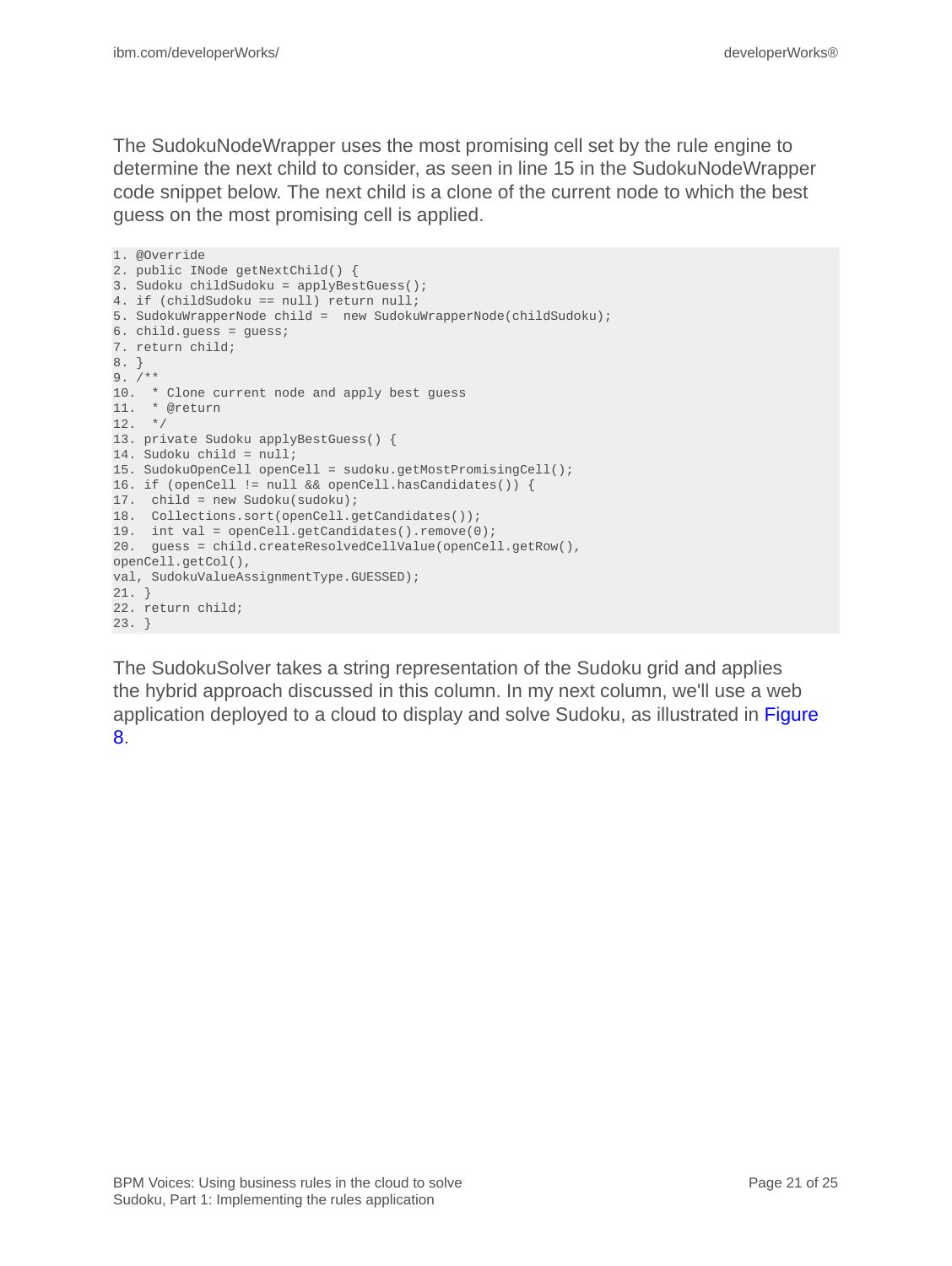#### **Figure 8. Sudoku solver on the web**



### **Conclusion**

In this column, you've seen how rules can be used as part of a hybrid approach that also includes search with backtracking. In particular, I proposed an algorithm for the hybrid approach that you can use to solve constraint satisfaction problems, and applied it to solving Sudoku. This hybrid approach can solve any Sudoku puzzle, no matter how hard, as long as a solution exists.

You also saw that there is an inverse relationship between the amount of knowledge in the knowledge base and the need for trial and error. However, there is also an exponential relationship between the complexity of rules and the rule processing time. Therefore, you need to make a trade-off to determine at what point you should stop adding overly complex rules and resort to trial and error. You also saw how you can use rule task partitioning to mitigate some of the processing overhead of very complex rules.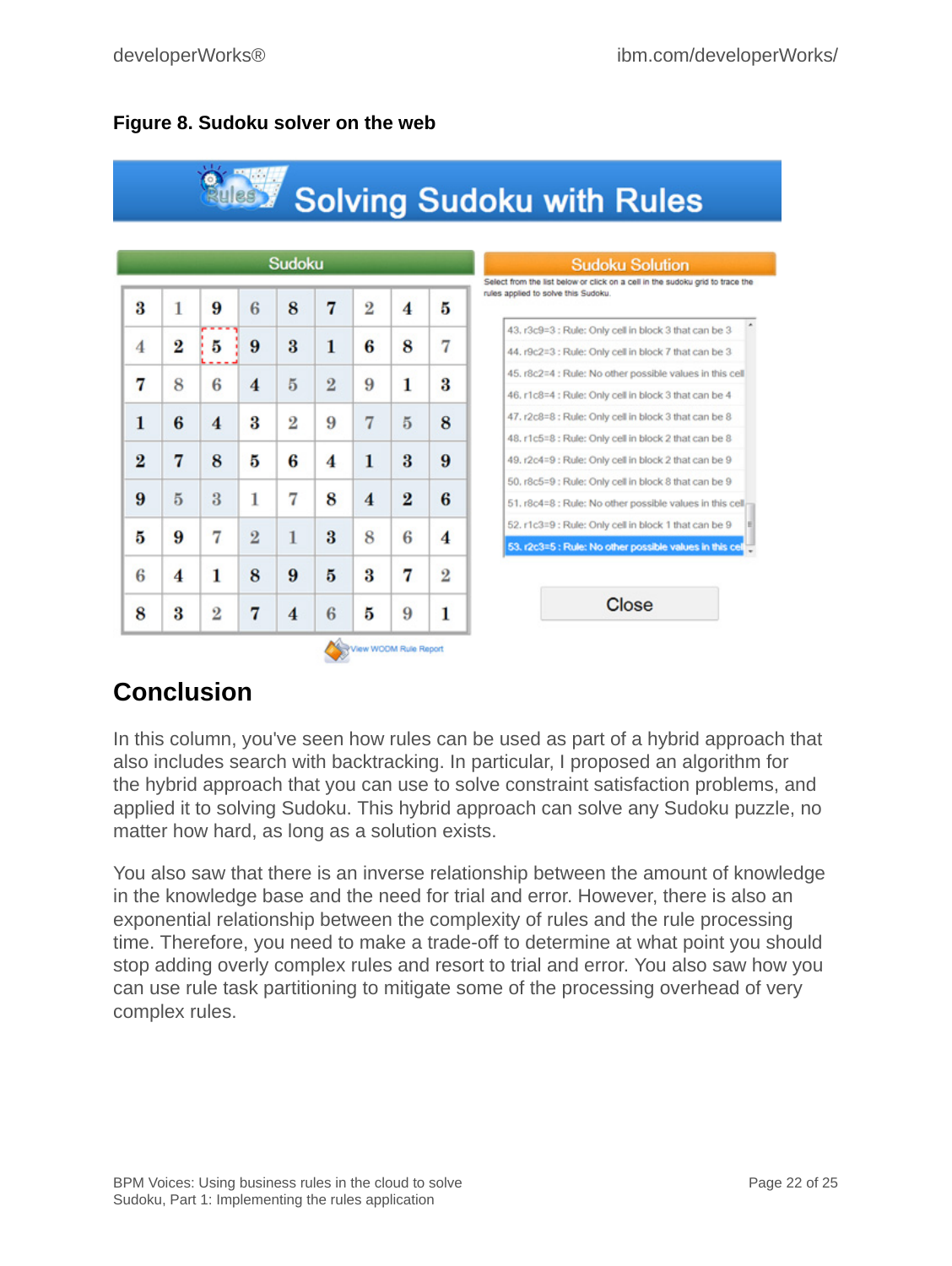### <span id="page-22-0"></span>**Downloads**

| <b>Description</b>          | Name                            | Size  | Download<br>method |
|-----------------------------|---------------------------------|-------|--------------------|
| Sudoku business rule report | Sudoku Business Rule report.pdf | 244KB | <b>HTTP</b>        |

[Information about download methods](http://www.ibm.com/developerworks/library/whichmethod.html)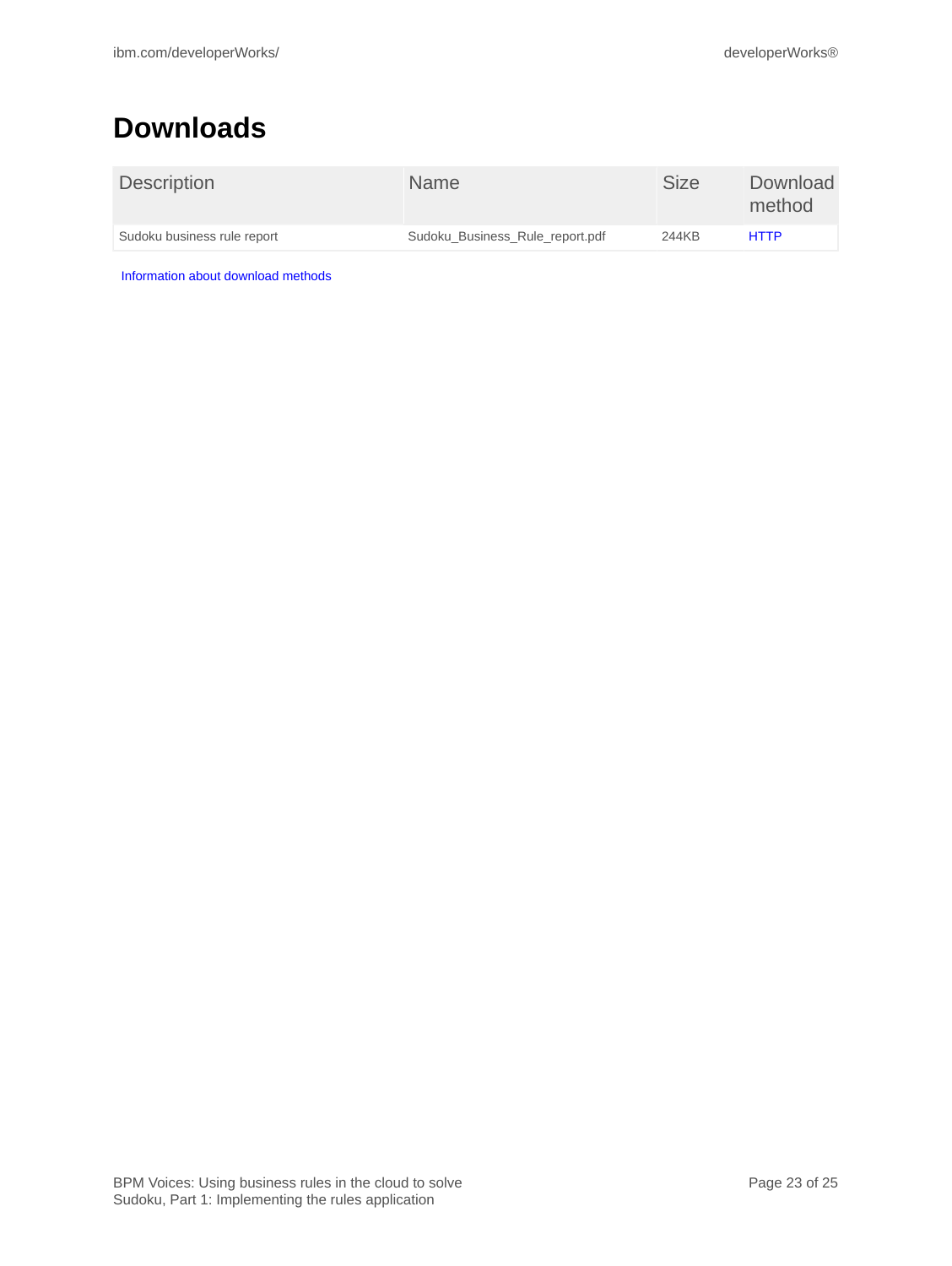### <span id="page-23-0"></span>**Resources**

- [Sudoku, Wikipedia](http://en.wikipedia.org/wiki/Sudoku)
- [Mathematics of Sudoku, Wikipedia](http://en.wikipedia.org/wiki/Mathematics_of_Sudoku)
- [The Sudoku Assistant](http://www.stolaf.edu/people/hansonr/sudoku/explain.htm)
- [Depth-first\\_search, Wikipedia](http://en.wikipedia.org/wiki/Depth-first_search)
- [IBM WebSphere Operational Decision Management V7.5 Information Center](http://publib.boulder.ibm.com/infocenter/dmanager/v7r5/index.jsp)
- [IBM ILOG ODM Developer Edition V3.6](http://pic.dhe.ibm.com/infocenter/odmeinfo/v3r6/index.jsp)
- [WebSphere Operational Decision Management V7.5 samples](http://www.ibm.com/developerworks/downloads/soasandbox/wodm.html?re=WODM_OV)
- [developerWorks BPM zone](http://www.ibm.com/developerworks/bpm/bpmjournal/): Get the latest technical resources on IBM BPM solutions, including downloads, demos, articles, tutorials, events, webcasts, and more.
- [IBM BPM Journal](http://www.ibm.com/developerworks/bpm/): Get the latest articles and columns on BPM solutions in this quarterly journal, also available in both Kindle and PDF versions.